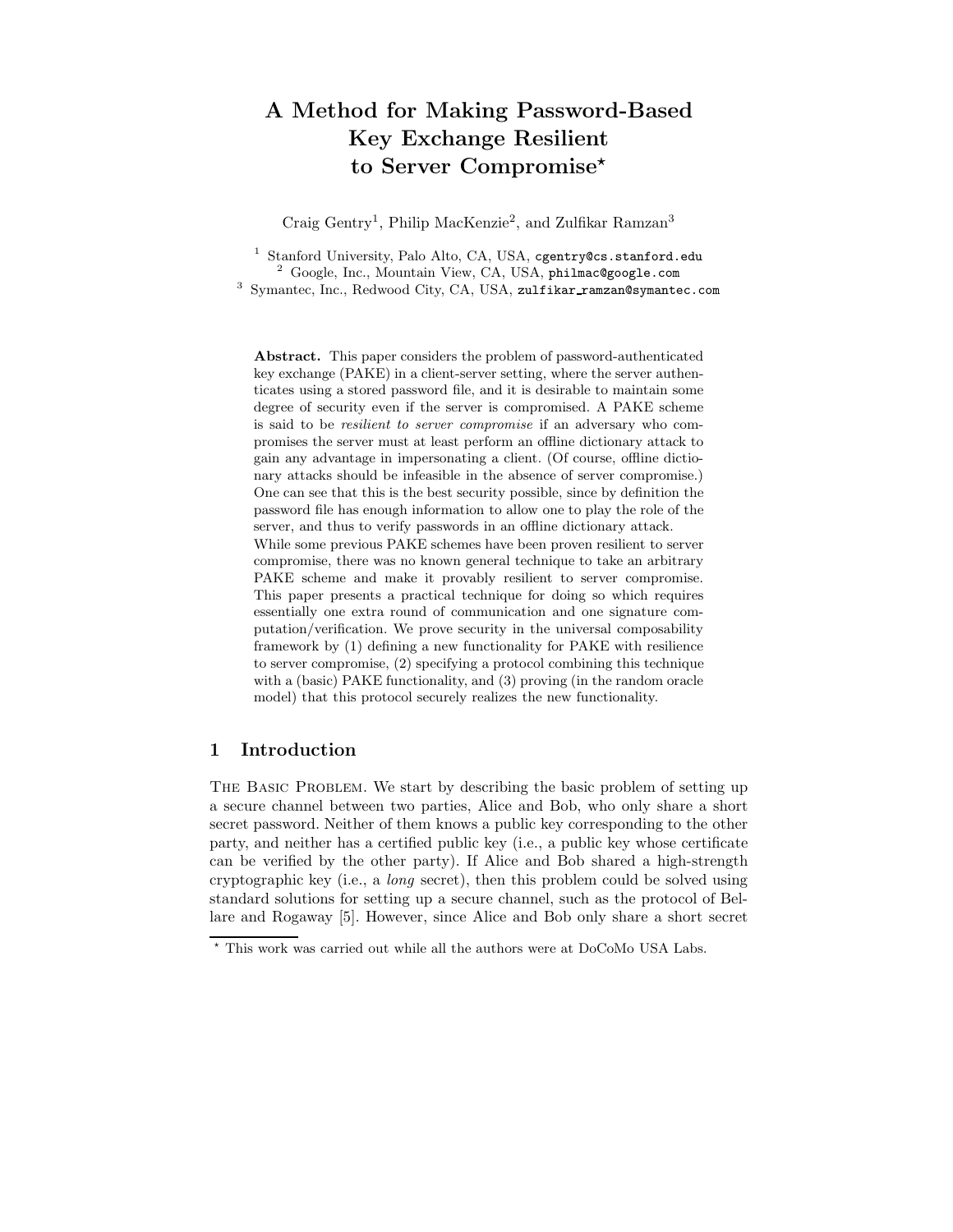password, they must also be concerned with offline dictionary attacks. An offline dictionary attack occurs when an attacker obtains some information that can be used to perform offline verification of password guesses. We will call this password verification information. For a specific example, consider the following. Say Alice and Bob share a password  $\pi$ , and say an attacker somehow obtained a hash of the password  $h(\pi)$ , where h is some common cryptographic hash function such as SHA-1 [41]. Then an attacker could go offline and run through a dictionary of possible passwords  $\{\pi_1, \pi_2, \ldots\}$ , testing each one against  $h(\pi)$ . For instance, to test if  $\pi_i$  is the correct password, the attacker computes  $h(\pi_i)$  and checks if  $h(\pi_i) = h(\pi)$ . In general, the password verification information obtained by the attacker may not be as simple as a hash of a password, and an attacker may not always be able to test all possible passwords against the password verification information, but if he can test a significant number of passwords, this is still considered an offline dictionary attack. For some fairly recent demonstrations of how effective an offline dictionary attack can be, see [40, 44, 50]. So the problem remains: how do Alice and Bob set up a secure channel? In other words: how do Alice and Bob bootstrap a short secret (the password) into a long secret (a cryptographic key) that can be used to provide a secure channel?

A protocol to solve this problem is called a password-authenticated key exchange (PAKE) protocol. Informally, a PAKE protocol is secure if the only feasible way to attack the protocol is to run a trivial online dictionary attack of simply iteratively guessing passwords and attempting to impersonate one of the parties. (Note that this type of attack can generally be detected and stopped by well-known methods.) The problem of designing a secure PAKE protocol was proposed by Bellovin and Merritt  $[7]$  and by Gong *et al.* [24], and has since been studied extensively. Below we discuss the many techniques that have been proposed.

Resilience to Server Compromise. Consider a PAKE protocol run in a client-server setting, where the client device receives a password input by a user, but where the server stores a "password file" that contains data that can be used to authenticate each user. In this scenario it is natural to be concerned about the security of this password file, since an adversary that compromises the server could obtain this password file.<sup>4</sup> In the case of many existing PAKE protocols, the consequences of an adversary obtaining the server's password file are disastrous, with the adversary obtaining enough information to impersonate a client. That is why there has been a significant amount of work on making PAKE schemes "as secure as possible" even if the server gets compromised. Naturally, if an adversary obtains a server password file, he possesses password verification information, so he can always mount an offline dictionary attack. The goal, therefore, in improving resilience to server compromise is to make the offline dictionary attack the best he can do.

 $^4\,$  From the many recent reports of theft of credit cards and other personal information from e-commerce servers, it seems that compromise of a server is a real threat.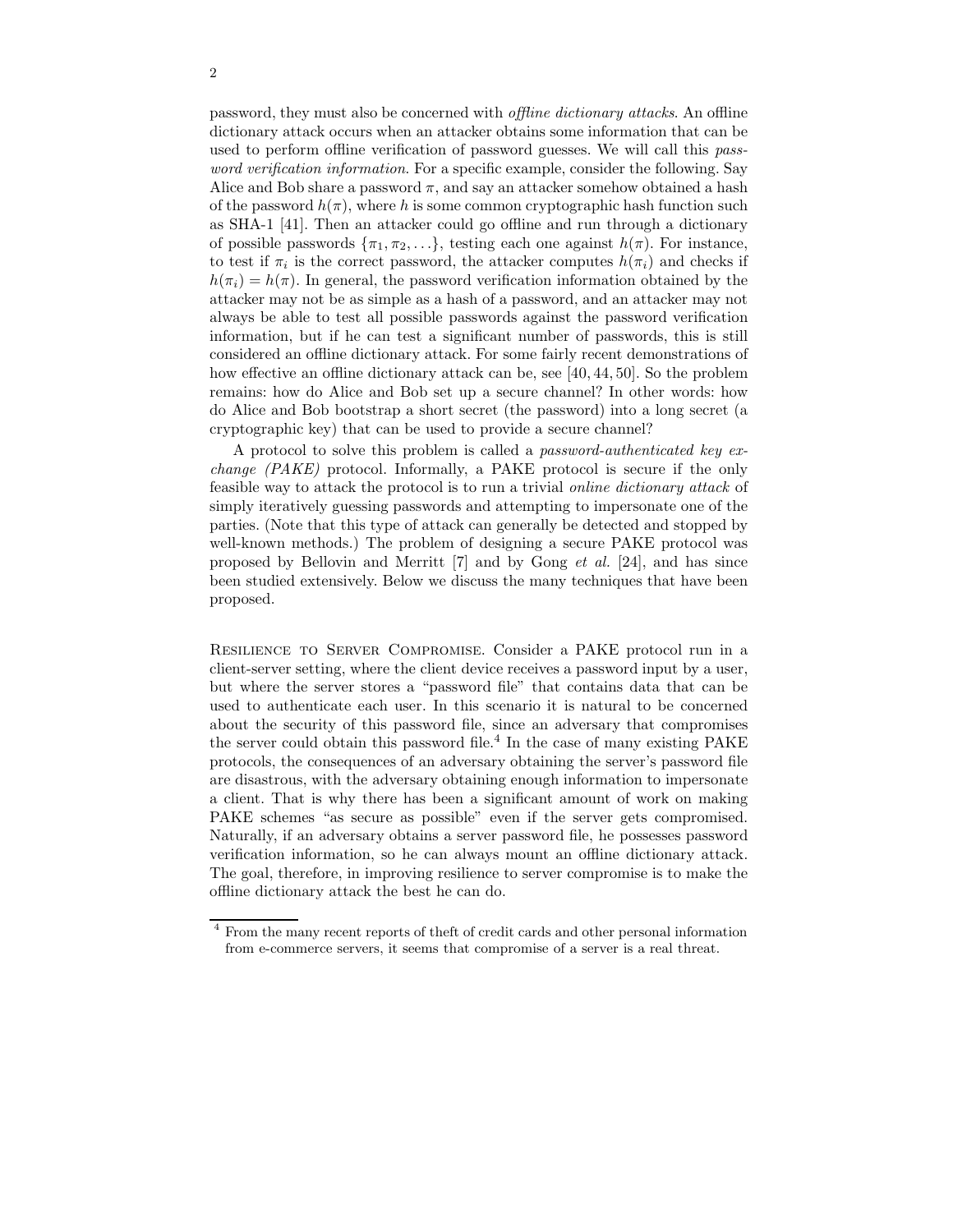In the remainder of the paper, a *symmetric PAKE scheme* refers to one in which the two parties use identical strings corresponding to the same password (and which, consequently is trivially insecure in the client-server setting when the server is compromised). An asymmetric PAKE scheme refers to one which is designed to maintain security (as discussed above) despite a server compromise. In particular, this implies that the server does not store the plaintext password.

Related Work. Since the PAKE problem was introduced, it has been studied extensively, and many PAKE protocols have been proposed, e.g., [24, 23, 26, 34, 48, 32]. Many of these protocols have been shown to be insecure [9, 45]. More recent protocols, e.g., [3, 10, 1, 37, 51, 19], have proofs of security, based on certain well-known cryptographic assumptions, in the random oracle and/or ideal cipher models. Other PAKE protocols have been proven secure in the common reference string (CRS) model, e.g., [31, 18, 29, 14]. Finally the PAKE protocols in [20, 42] were proven secure based on a general assumption (trapdoor permutations) without any setup assumptions, but with a restriction that concurrent sessions with the same password are prohibited.

The problem of PAKE with resilience to server compromise has also been studied extensively, and many protocols have been proposed, e.g., [8, 27, 49, 33].<sup>5</sup> Some more recent protocols also have proofs of security based on wellknown cryptographic assumptions, in the random oracle model, e.g., [10, 37, 35]. Although these protocols (along with the protocols of [8, 27]) are based on symmetric PAKE protocols, and the techniques used to convert the symmetric PAKE protocols into asymmetric PAKE protocols seem somewhat modular, no modular versions were ever presented, and there were no attempts to prove (in a modular way) anything about the techniques themselves. Each asymmetric PAKE protocol was presented in its entirety, and was proven secure from scratch. Note that no protocols for PAKE with resilience to server compromise have yet been proven secure without relying on random oracles.

Results. We were inspired by the PAK-Z protocol from MacKenzie [36], which is essentially the PAK protocol from [10] modified using the "Z-method" to be resilient to server compromise.<sup>6</sup> While the Z-method was claimed to be a general technique, it was only described and analyzed with respect to the PAK protocol. We first show that the general Z-method does not provide resilience to server compromise by exhibiting an attack that exploits any instantiation using discrete-log based signature schemes. Next, we present a new method, called the  $\Omega$ -method, that fixes the critical flaw in the Z-method. The  $\Omega$ -method is the first general and modular technique that takes any secure symmetric PAKE scheme as a building block and converts it into one that is resilient to server compromise. The Ω-method is efficient and practical, essentially adding one

<sup>&</sup>lt;sup>5</sup> There has also been work on protecting the server password file using threshold techniques, e.g., [17, 28, 16, 30, 38].

 $^6$  Previous to PAK-Z, there were PAK-X and PAK-Y protocols, with their own methods for modifying PAK to be resilient to server compromise.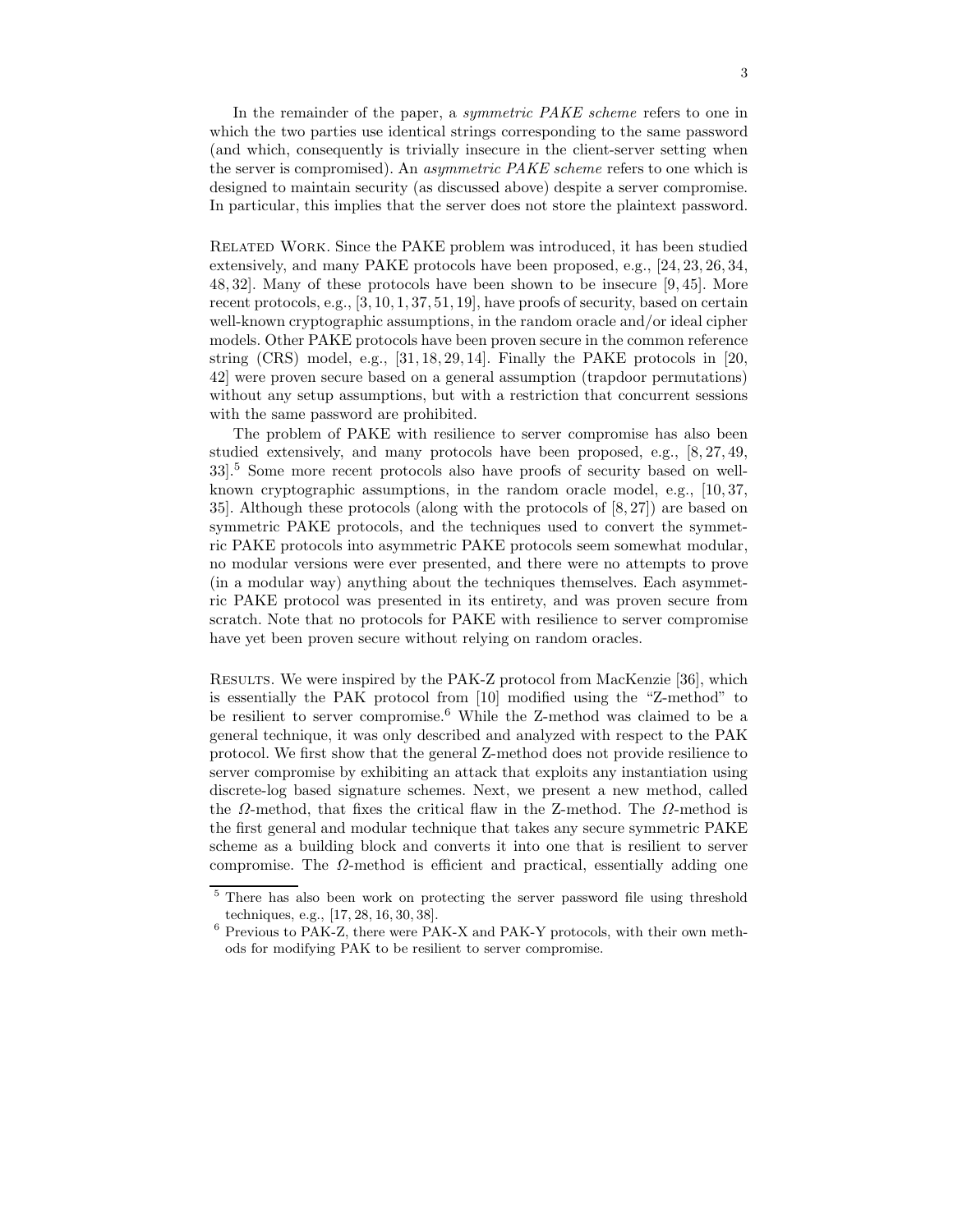extra round of communication and one signature generation/verification to the underlying symmetric PAKE scheme.<sup>7</sup>

We prove security in the universal composability (UC) framework [11] (in the random oracle model). A symmetric PAKE functionality  $\mathcal{F}_{\text{pwKE}}$  was recently introduced in [14]. Our original plan was to (1) extend  $\mathcal{F}_{\text{pwKE}}$  into an asymmetric PAKE functionality  $\mathcal{F}_{\text{apwKE}}$ , and (2) prove that a protocol based on the  $\Omega$ -method (which we call the  $\Omega$ -protocol) securely realizes  $\mathcal{F}_{\text{a} \text{p} \text{w} \text{KE}}$  in the  $\mathcal{F}_{\text{p} \text{w} \text{KE}}$ hybrid model. This would imply, by the universal composition theorem [11], that the Ω-protocol would be secure when instantiated with any secure symmetric PAKE scheme. For step (1) we added notions of a server setting up a password record for the client and using that password record for each session, the notion of stealing the password file, and the notion of explicitly aborting.<sup>8</sup> Unfortunately, step  $(2)$  was problematic, since the  $\Omega$ -method relies on the notion of a protocol transcript, which does not exist in the symmetric PAKE functionality of [14]. Therefore, we added the notion of a transcript to the symmetric PAKE functionality to make a revised symmetric PAKE functionality  $\mathcal{F}_{\text{rpwKE}}$ , and completed step (2) using the  $\mathcal{F}_{\mathsf{rpwKE}}$ -hybrid model. In Section 4 we discuss why adding this notion of a transcript is natural and does not have any substantial effect on whether a protocol securely realizes the functionality.

Applicability. Currently there is only one PAKE protocol that has been shown to securely realize the symmetric PAKE functionality  $\mathcal{F}_{\mathsf{pwKE}}$  in the UC framework, specifically, the one of Canetti *et al.* [14]. However, we conjecture that many of the PAKE protocols cited above that were proven secure in the random oracle model, but not in the UC framework, could also be proven secure in the UC framework. Since the Ω-protocol relies on the random oracle model anyway, it would make sense to combine it with these symmetric PAKE protocols to achieve (very efficient) asymmetric PAKE protocols. Thus the results of this paper should have wide applicability.

# 2 Preliminaries

SYMMETRIC ENCRYPTION SCHEMES. A symmetric encryption scheme  $\mathcal E$  is a pair  $(E, D)$  of algorithms, both running in polynomial time. E takes a symmetric key  $k$  and a message  $m$  as input and outputs an encryption  $c$  for  $m$ ; we denote this  $c \leftarrow E_k(m)$ . D takes a ciphertext c and a symmetric key k as input and returns either a message  $m$  such that  $c$  is a valid encryption of  $m$ , if such an  $m$  exists, and otherwise returns ⊥.

<sup>7</sup> As a result of this work, the PAK-Z protocol in the IEEE P1363.2 (Password-based Public-Key Cryptography) proposed standard has had the Z-method replaced with the Ω-method to provide resilience to server compromise.

<sup>&</sup>lt;sup>8</sup> We do not consider the notion of explicitly aborting to be necessary for an asymmetric PAKE functionality, but it is very convenient and allows some natural protocols (including our protocol) to securely realize the functionality. There is more discussion on this notion in Section 4.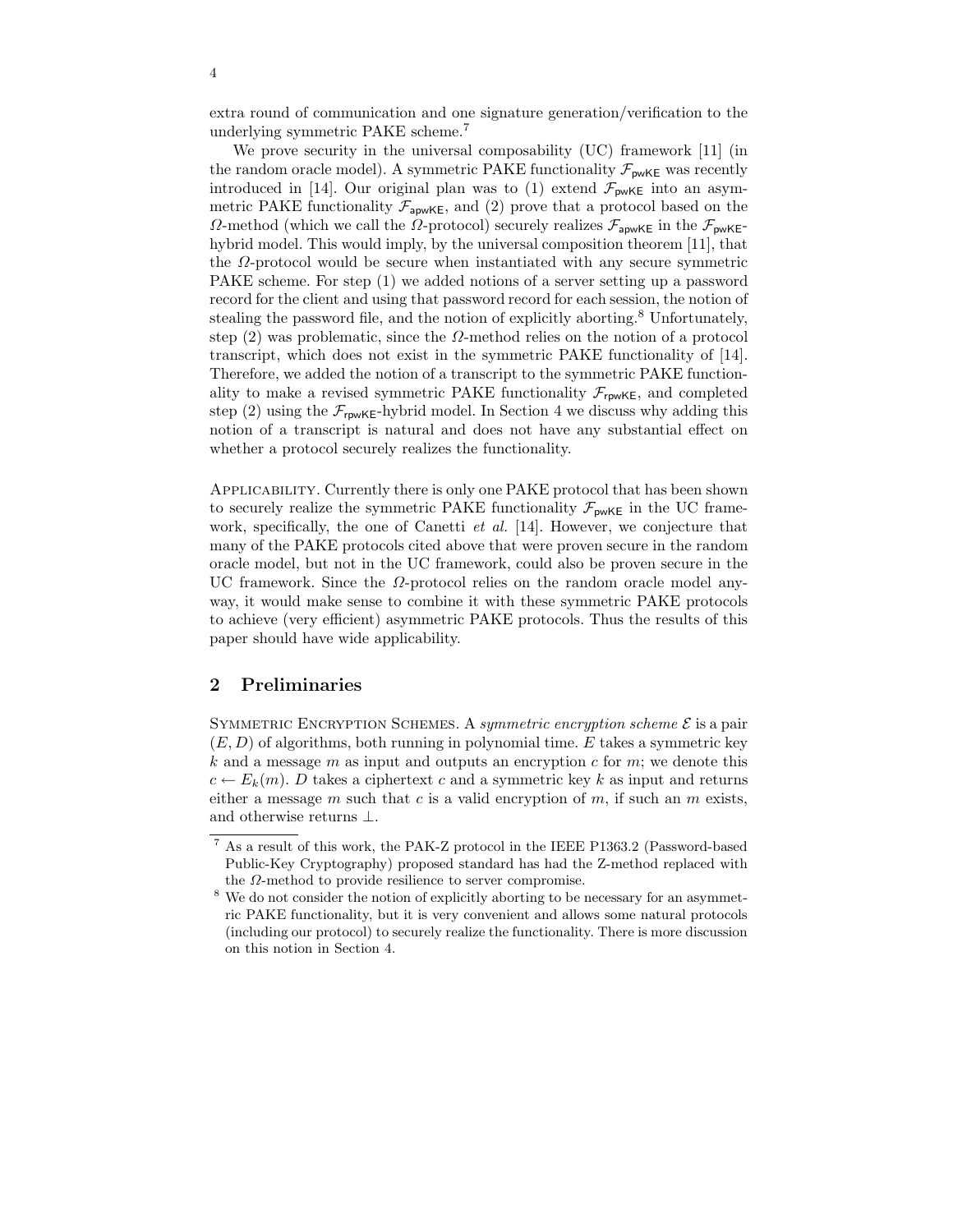We will use specific symmetric encryption schemes based on hash functions and one-time pads.<sup>9</sup> The first scheme is  $E_k(m) = H(k) \oplus m$ , where  $H()$  is a hash function with output that is the same length as  $m$  (and assumed to behave like a random oracle - see below) and where ⊕ is taken as a bit-wise exclusive OR operation. Note that this encryption scheme is inherently malleable. For instance, given a ciphertext  $c$  of an unknown message  $m$  under an unknown key k, one can construct a ciphertext  $c' = c \oplus 00 \cdots 001$  of a related message  $m' = m \oplus 00 \cdots 001$  (i.e., m with the last bit flipped), without determining m.

The second scheme is  $E'_k(m) = H(k) \oplus m|H'(m)$ , for a hash function  $H'(k)$ (assumed to be one-way and to behave like a random oracle). The second hash protects against malleability since modifying the one-time pad portion requires recomputing the hash with the correct message, implying the message has been determined.

Hash functions. Cryptographic hash functions will be used for key generation and for producing verification values. Here we assume these functions are random oracles  $[4]$ ,  $^{10}$  i.e., they behave like black-box perfectly random functions. In practice, one would need to verify that the actual hash function used is suitable to be used as a random oracle. See [4] for a discussion on how to instantiate random oracles, and see [25] for a discussion on key generation functions.

SIGNATURE SCHEMES A *signature scheme S* is a triple (Gen, Sig, Verify) of algorithms, the first two being probabilistic, and all running in (probabilistic) polynomial time. Gens takes as input the security parameter (usually denoted as  $\kappa$  and represented in unary format, i.e.,  $1^{\kappa}$  and outputs a public-key pair  $(pk, sk)$ , i.e.,  $(pk, sk) \leftarrow Gen_{\mathcal{S}}(1^{\kappa})$ . Sign takes a message m and a secret key sk as input and outputs a signature  $\sigma$  for  $m$ , i.e.,  $\sigma \leftarrow \text{Sig}_{sk}(m)$ . Verify takes a message m, a public key pk, and a candidate signature  $\sigma'$  for m as input and returns the bit  $b = 1$  if  $\sigma'$  is a valid signature for m for the corresponding private key, and otherwise returns the bit  $b = 0$ . That is,  $b \leftarrow \mathsf{Verify}_{pk}(m, \sigma')$ . Naturally, if  $\sigma \leftarrow \text{Sig}_{sk}(m)$ , then Verify<sub>nk</sub> $(m, \sigma) = 1$ . We require signature schemes that are existentially unforgeable against chosen message attacks in the sense of [21].

### 3 The Ω-method

BASIC IDEA OF THE  $\Omega$ -METHOD. Similar to some previous work [10, 37, 35, 36], the  $\Omega$ -method constructs an asymmetric PAKE protocol  $\Omega$  by enhancing a symmetric PAKE protocol  $P$  as follows. First, the server only stores the output of a one-way function of the password, i.e., a value  $f(\pi)$  that is easy to compute from the password, but from which the password is difficult to compute. Then the protocol operates by first running the protocol P using  $f(\pi)$  in place of  $\pi$ ,<sup>11</sup>,

<sup>9</sup> Proving security using generic encryption schemes is left as an open problem.

<sup>&</sup>lt;sup>10</sup> We stress that whether schemes proven secure in the random oracle model can be instantiated securely in the real world (i.e., with polynomial-time computable functions in place of random oracles) is uncertain  $[13, 12, 43, 22, 6, 39]$ .

 $^\mathrm{11}$  We always assume a password protocol takes an arbitrary length password string, and thus would work correctly with  $f(\pi)$  in place of  $\pi$ .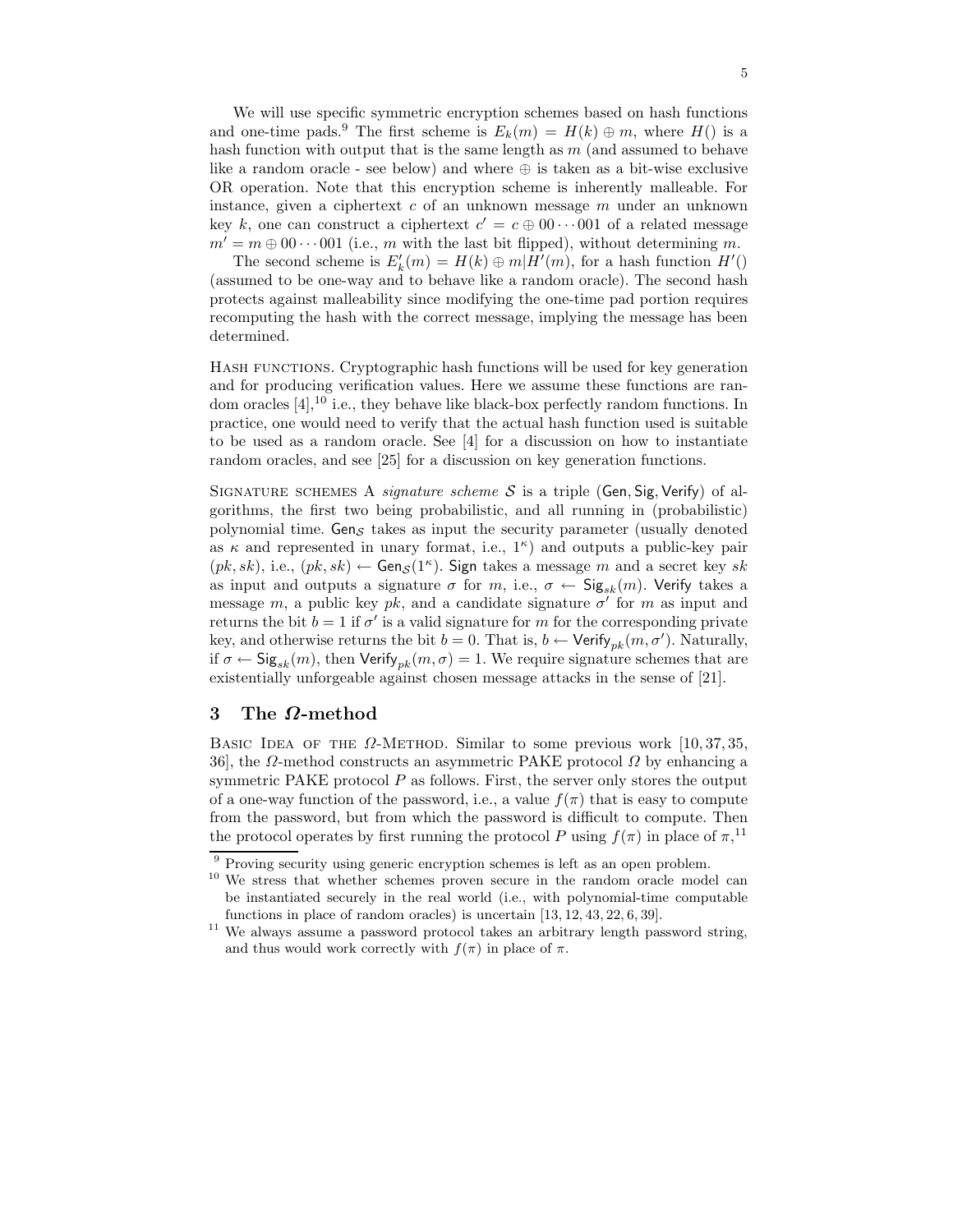and second having the client somehow prove knowledge of a  $\pi$  such that  $f(\pi)$  is the server's stored value.

The  $\Omega$ -method uses the following specific instantiation of this basic idea.<sup>12</sup> The server stores a hash of the password  $H(\pi)$  to be used for the protocol P. The server also stores a public/secret key pair for a secure signature scheme, with the secret key encrypted using the specific encryption scheme  $(E', D')$  defined above in which the key to the encryption scheme is the password. (Recall that this encryption scheme is a one-time pad concatenated to a cryptographic hash.) In all, the server stores  $(H(\pi), pk, E'_{\pi}(sk))$ . The protocol  $\Omega$  first runs P (using  $H(\pi)$ ). Once P is finished and has derived a cryptographically strong shared key K, the server uses a temporary session key  $K'$  derived from K to securely send  $E'_{\pi}$ (sk) to the client, using the specific encryption scheme  $(E, D)$  defined above. (Recall that this encryption scheme is simply a one-time pad.) The client uses K and  $\pi$  to derive the appropriate keys, performs the necessary decryptions to obtain sk, and then creates a signature with sk on the transcript of  $P$ . In effect, this proves that the client (the one communicating with the server in protocol P) knows  $\pi$ . The final output of  $\Omega$  is another key  $K''$  derived from K.

The  $\Omega$ -method is very similar to the Z-method in [36]. However, the Z-method specifies that both encryption schemes be simple one-time pads, which, as discussed previously, are malleable. Because of this, it can be shown that the Zmethod is insecure for certain signature schemes and in particular, for certain representations of the private key generated in certain signature schemes. In fact, the Z-method is not known to be secure for any signature scheme. In contrast, the  $\Omega$ -method is secure for every signature scheme.

HIGH-LEVEL DESCRIPTION. A high-level description of the  $\Omega$ -method is shown in Figure 1, with some details given here.

Client Part 1: The client computes  $H(\pi)$  and performs its part in the symmetric PAKE protocol P using  $H(\pi)$ , obtaining a shared cryptographic key K.

Server Part 1: The server performs its part in the symmetric PAKE protocol P using the value  $H(\pi)$  it had stored, obtaining a shared cryptographic key K.

**Server Part 2, Step 1:** The server first derives key  $K' = H'(K)$  and then sends  $E_{K'}(E'_{\pi}(sk))$  to the client.

**Client Part 2:** The client receives the value  $E_{K'}(E'_{\pi}(sk))$  sent by the server, computes  $K' = H'(K)$ , and decrypts using K' and  $\pi$  to obtain sk. (If the decryption fails when checking the hash, the client aborts.) Then the client signs the transcript of P, using sk, i.e., it computes  $\sigma = \mathsf{Sig}_{sk}$  (transcript), and sends the result  $\sigma$  to the server. The client also derives a session key K<sup>n</sup> from K (e.g., by using a cryptographic hash function  $K'' = H''(K)$ .

6

 $\frac{1}{12}$  Note that for security we require that the hash and encryption functions used by the Ω-method are not used by the underlying symmetric PAKE protocol P.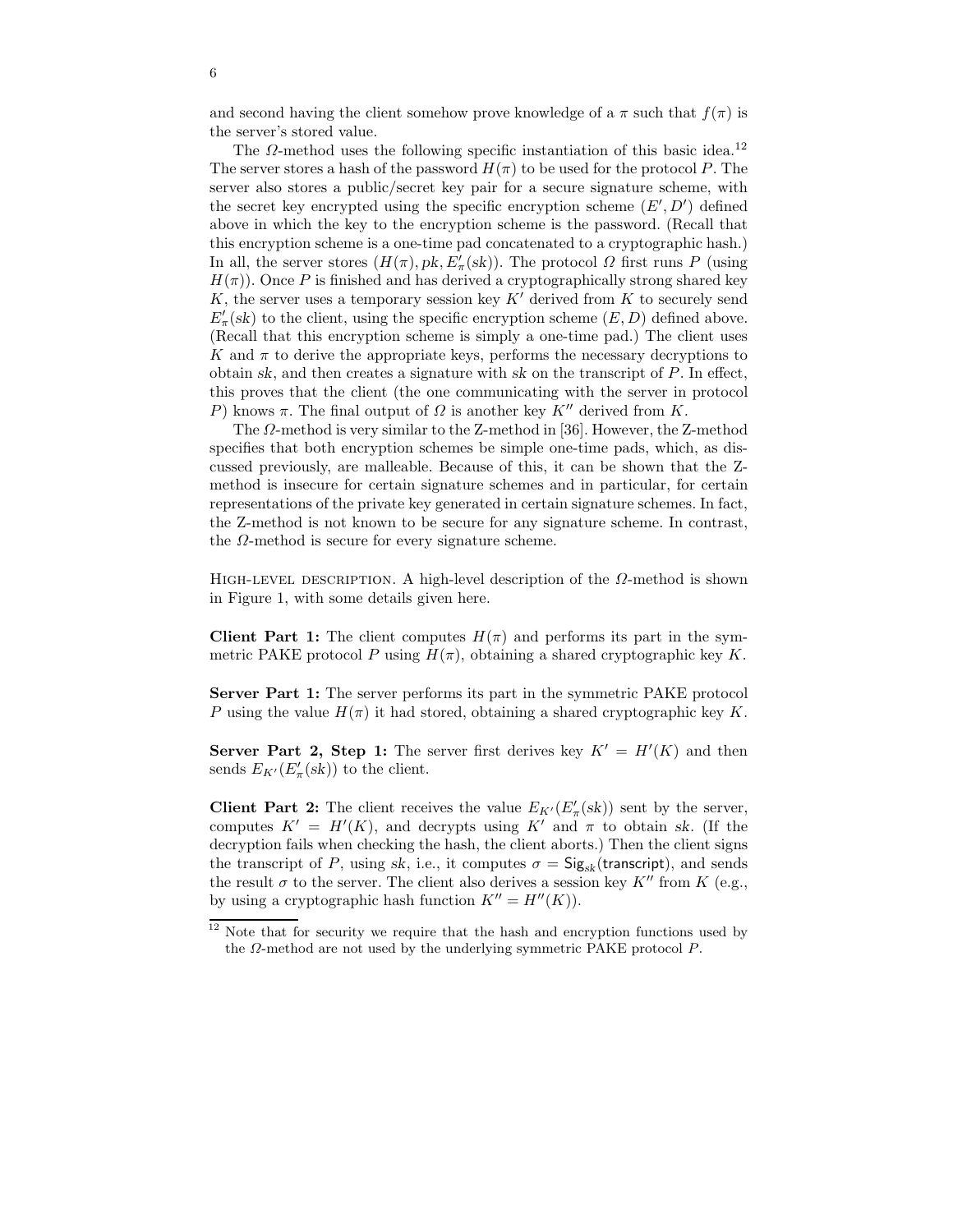Server Part 2, Step 2: Once it receives the signature  $\sigma$ , the server computes b = Verify<sub>pk</sub> (transcript,  $\sigma$ ). If  $b = 1$ , then the server derives a session key  $K'' =$  $H''(K)$  and outputs it. Otherwise it aborts.



Fig. 1. The Ω-method: Augmenting a PAKE protocol to make it resilient to server compromise.

The advantage of the Ω-method over the Z-method was discussed above. The advantage of the  $\Omega$ -method over other asymmetric PAKE protocols is that it is modular and general. The  $\Omega$ -method allows an asymmetric PAKE protocol to be constructed using any PAKE protocol and any signature scheme, and these could be chosen based on which cryptographic assumptions are used to prove their security. For instance, one could choose a PAKE protocol and a signature scheme that are based on the same cryptographic assumption. Notice also that as opposed to asymmetric PAKE protocols in which the password is used to derive the secret key of a signature scheme, e.g., [35], the  $\Omega$ -method has the advantage that the secret key does not need to be computed online by the client, a potentially expensive operation.

As for efficiency, this method adds one extra round of communication along with a few hash operations, a signature calculation by the client, and a signature verification by the server, to the PAKE protocol P. The extra round of communication can often be piggybacked on actual protocol messages, as was shown for the PAK-Z protocol in [36]. But there is still the extra computation involved with the signature. Some asymmetric PAKE protocols have been designed specifically to avoid this extra computation. SRP [49] and AMP [33] are two such protocols, but neither has a proof of security, even in the random oracle model.

THE Z-METHOD AND AN ATTACK. The Z-method [36] looks exactly like the  $\Omega$ method, except that the encryption functions  $E$  and  $E'$  are simply one-time pads. That is,  $E_{K'}(c) = K' \oplus c$  and  $E'_{\pi}(sk) = H(\pi) \oplus sk$ . One problem with a one-time pad encryption scheme is that in the absence of an explicit integrity-verification mechanism, the resulting ciphertext is malleable. This leads to an attack on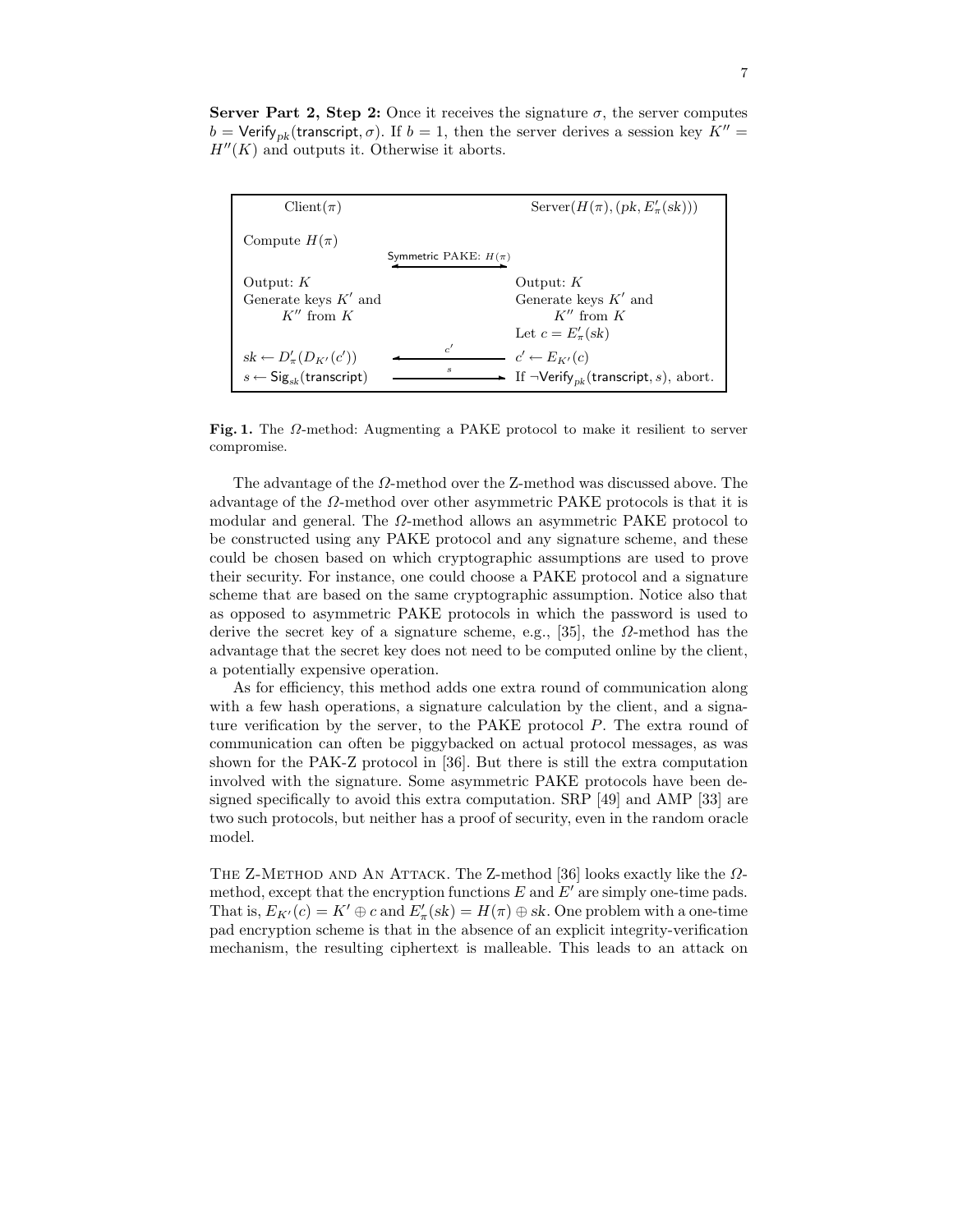the PAKE protocol. In particular, suppose that the Z-method is instantiated using a discrete logarithm based signature scheme (e.g., Schnorr, DSS, El-Gamal, signature schemes based on bilinear pairings, etc.). In a typical instantiation of such a scheme, we would have  $(sk, pk) = (x, y)$  be the signing and verification keys respectively, where  $y = g^x$  and g is a generator for a (multiplicative) group in which the discrete logarithm problem is believed to be intractable.

Now, consider an active adversary who flips the least significant bit of the server's response  $c'$ . When the client decrypts, he will either compute that  $sk =$  $x+1$  (if the least significant bit of x were a 0) or  $x-1$  (or if the least significant bit of  $x$  were a 1). The client signs the transcript using the computed signing key. The adversary verifies the signature using yg as the public verification key. If it verifies correctly, then he deduces that the least significant bit of  $x$  was 0; otherwise he deduces that it is 1. The adversary can repeat an analogous procedure |x| times to determine the remaining bits of x. Since |x| is typically much smaller than the dictionary of possible passwords, we violate the security requirements of the protocol.

EVALUATION OF SECURITY. We wish to prove that the  $\Omega$ -method can be combined with any (symmetric) PAKE protocol to yield an asymmetric PAKE protocol. It is often very difficult to prove such general statements. However, by using the Universal Composability (UC) framework of Canetti [11], this type of proof, while still very complicated, becomes much easier. We assume the reader is familiar with the UC framework. We remark that we focus on static adversaries that cannot corrupt parties during the execution.<sup>13</sup> (However, our asymmetric PAKE functionality includes a notion of an adversary stealing a password file.)

### 4 Password-based key exchange functionalities

THE ORIGINAL SYMMETRIC PAKE FUNCTIONALITY. We first consider the original symmetric PAKE functionality  $\mathcal{F}_{\text{pwKE}}$  from Canetti *et al.* [14] and presented in Figure  $2^{14}$  The functionality is similar to that of the standard key exchange functionality  $\mathcal{F}_{KE}$  given in Canetti [11]. In the  $\mathcal{F}_{KE}$  functionality, the parties that start a session receive the same uniformly-distributed session key, except when one of the parties is corrupted, in which case the adversary has the power to set the session key. In the  $\mathcal{F}_{\text{pwKE}}$  functionality, each party starting a session is given a password as input from the environment, and the power to set the session key for a party is also given to the adversary if it succeeds in guessing the password used by that party. When the adversary guesses the password, the party's session is marked compromised. An additional property of the definition is that a failed attempt at guessing a party's password is detected. This results in the session being marked interrupted and the party receiving an independent uniformly-distributed session key.

 $13$  Nevertheless, as was shown in [14], this implies the "weak corruption" model of [3] in which passwords can be adaptively obtained.

<sup>&</sup>lt;sup>14</sup> Note that the variable names in the functionality have been slightly modified for consistency with protocols that we present later.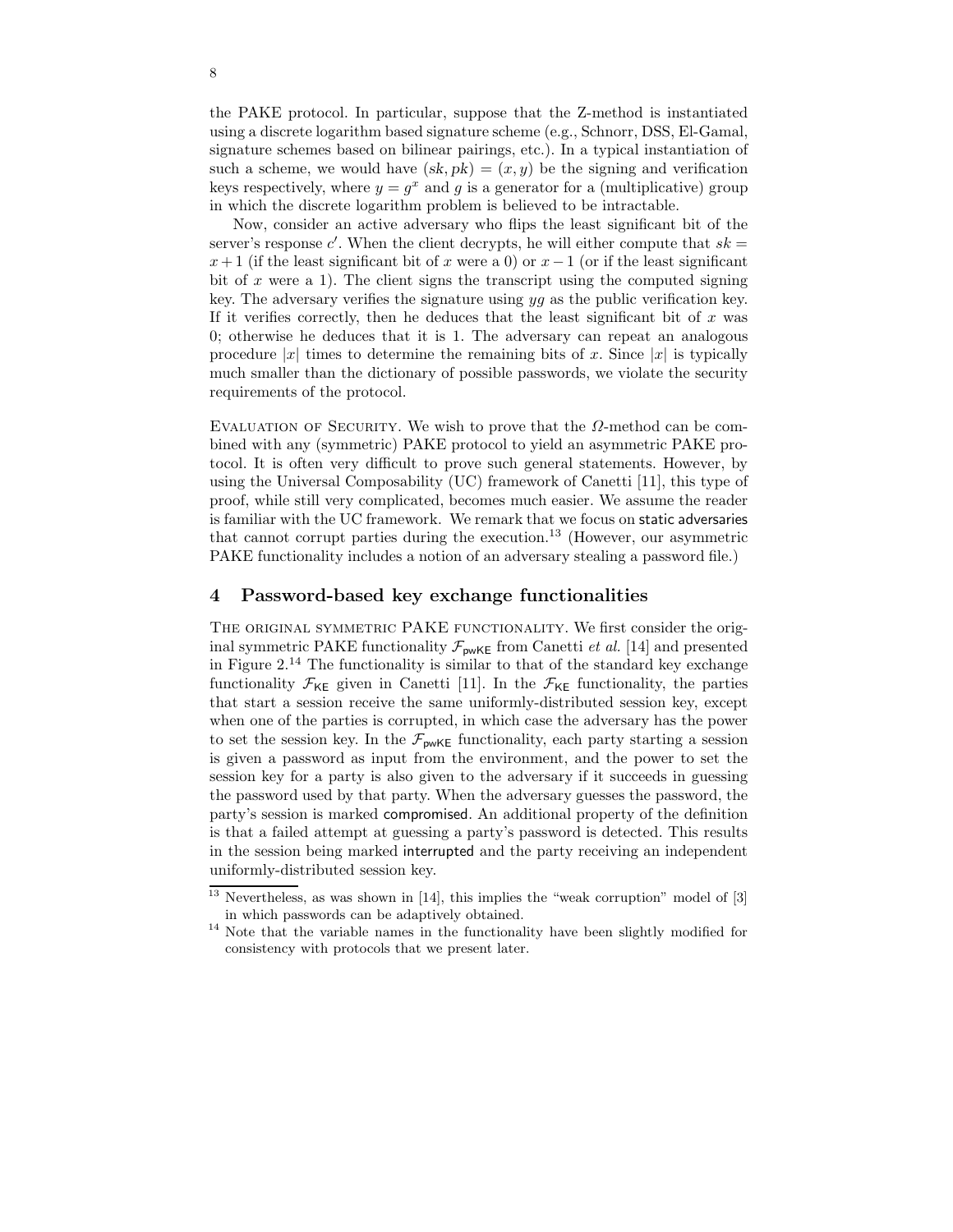A session that is neither compromised nor interrupted (and is still in progress) is considered fresh. Such sessions (between honest parties) conclude with both parties receiving the same, uniformly-distributed session key if they were given the same password as input from the environment, and otherwise with the parties receiving independent uniformly-distributed session keys. In any case, once a party receives a session key, that session is marked completed.

### Functionality  $\mathcal{F}_{\text{pwKE}}$

The functionality  $\mathcal{F}_{\text{pwKE}}$  is parameterized by a security parameter  $\kappa$ . It interacts with an adversary  $S$  and a set of parties via the following queries:

- Upon receiving a query (NewSession,  $sid, P_i, P_j, \pi,$  role) from party  $P_i$ : Send (NewSession,  $sid, P_i, P_j$ , role) to S. In addition, if this is the first NewSession query, or if this is the second NewSession query and there is a record  $(P_j, P_i, \pi')$ , then store record  $(P_i, P_j, \pi)$  and mark this record fresh.
- Upon receiving a query (TestPwd,  $sid, P_i, \pi'$ ) from the adversary S: If there is a record of the form  $(P_i, P_j, \pi)$  which is fresh, then do: If  $\pi = \pi'$ , mark the record compromised and reply to S with "correct guess". If  $\pi \neq \pi'$ , mark the record interrupted and reply with "wrong guess".
- Upon receiving a query (NewKey, sid,  $P_i, k$ ) from S, where  $|k| = \kappa$ : If there is a record of the form  $(P_i, P_j, \pi)$ , and this is the first NewKey query for  $P_i$ , then:

• If this record is compromised, or either  $P_i$  or  $P_j$  is corrupted, then output  $(sid, k)$  to player  $P_i$ .

• If this record is fresh, and there is a record  $(P_j, P_i, \pi')$  with  $\pi' = \pi$ , and a key k' was sent to  $P_j$ , and  $(P_j, P_i, \pi)$  was fresh at the time, then output  $(\dot{sid}, k')$  to  $P_i$ . • Any other case: pick new random key  $k'$  ( $|k'| = \kappa$ ); send  $(sid, k')$  to  $P_i$ .

Either way, mark the record  $(P_i, P_j, \pi)$  as completed.

Fig. 2. The password-based key-exchange functionality  $\mathcal{F}_{\text{pwKE}}$ 

TWO ENHANCEMENTS TO THE ORIGINAL SYMMETRIC PAKE FUNCTIONALITY. We describe two enhancements, transcripts and explicit authentication, to the original  $\mathcal{F}_{\text{pwKE}}$  functionality [14].

Transcripts. The main problem with building a secure asymmetric PAKE protocol using the  $\mathcal{F}_{\text{pwKE}}$  functionality is that there is no way to indicate to the environment through the  $\mathcal{F}_{\mathsf{pwKE}}$  functionality whether the two sessions (one for each party) involved in the key exchange are both fresh.<sup>15</sup> Note that extending the functionality with queries that output the state of each session (i.e., fresh

<sup>&</sup>lt;sup>15</sup> This seems critical, since after a password file compromise, it seems the adversary could compromise both client and server sessions in any symmetric PAKE functionality using the information obtained from the password file. (According to the  $\mathcal{F}_{\text{pwKE}}$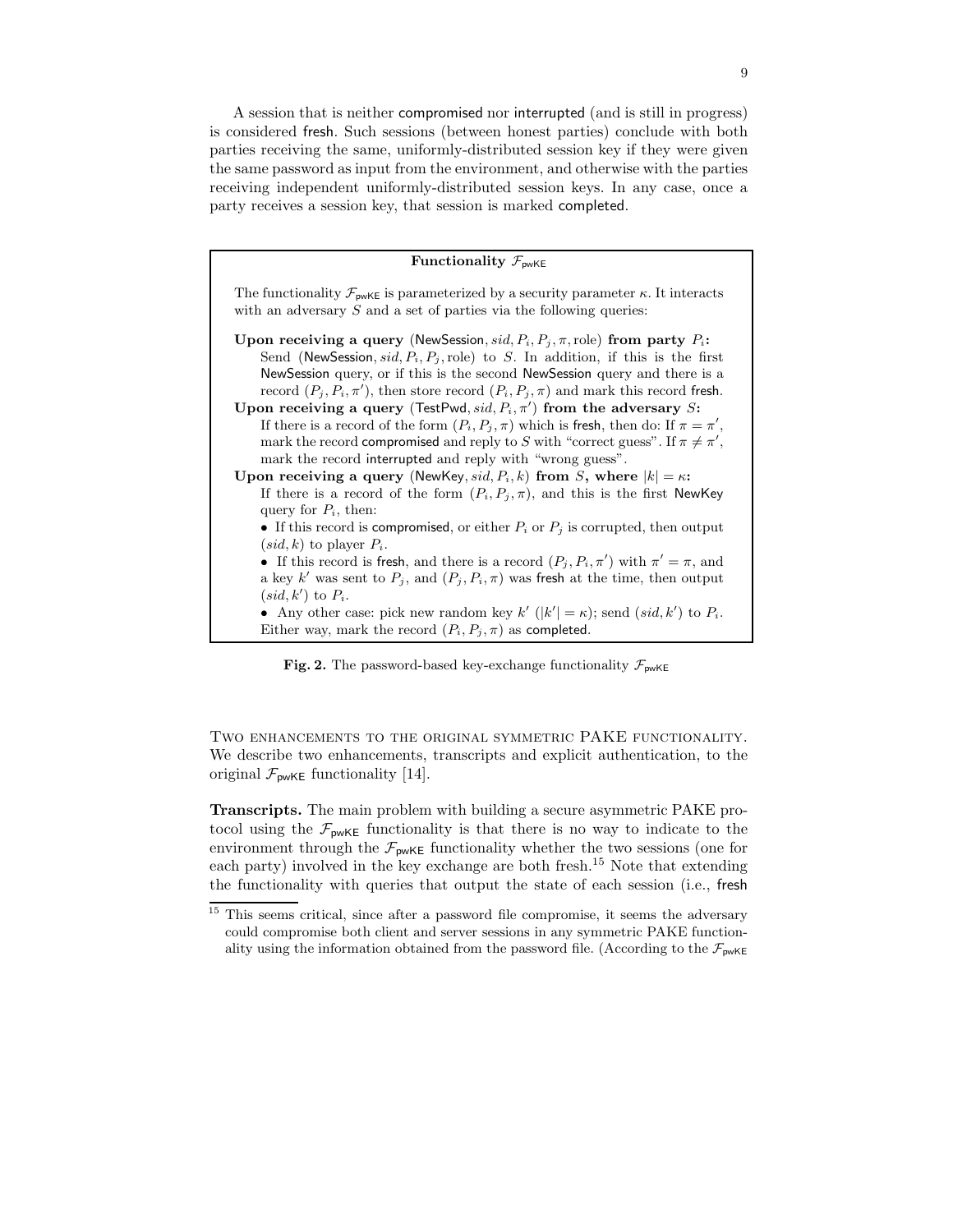or compromised) is ineffective since a real party would not know individually if its session was fresh or compromised, and thus could not output such an indication.<sup>16</sup> Thus allowing such a query in the ideal world makes it distinguishable from the real world.

Instead, we extend the functionality in the following way. Once a session is complete, the adversary may query the functionality with an extra value tr, which is output to the party as long as it meets the following condition: If either of the two sessions in the key exchange is not fresh, then the tr values output to each party must not be equal.

Since the query is not mandatory, any protocol that securely realizes  $\mathcal{F}_{\text{pwKE}}$ will securely realize the functionality extended in this way. We conjecture something stronger, in that any protocol that securely realizes  $\mathcal{F}_{\text{pwKE}}$  and in which each party is fresh and outputs a key if the adversary simply forwards messages between two parties in a session, and a party is not fresh if the adversary sends a message not output as the next message by the other party in a session, can be modified to securely realize the extended  $\mathcal{F}_{\text{pwKE}}$  functionality, in which each party outputs the tr value immediately after it outputs a key. The modification is to simply have each party output its transcript as tr once it has completed. Assuming the ideal adversary simulates the real protocol by running a simulated real protocol with the real adversary, the ideal adversary could also output the transcript of a simulated session, and this obviously would preserve indistinguishability between the ideal world and real world.

Explicit authentication. Although not critical to building an asymmetric PAKE functionality, the  $\mathcal{F}_{\text{pwKE}}$  functionality has another limitation in that it does not allow for some common types of explicit authentication. Specifically, a protocol that performs explicit authentication and aborts if the authentication fails, and otherwise sends one more message, will not securely realize the  $\mathcal{F}_{\text{pwKE}}$ functionality. Intuitively this is because an ideal adversary could not learn from the functionality whether the explicit authentication should be successful, and so could only guess whether to send the final message. (This would be easily distinguishable from the real protocol.) To allow for this type of authentication, one can add a new "test abort" query that tests whether the authentication would fail, informs the simulator, and informs the environment that the session is aborting in case of an authentication failure. A feature similar to this is mentioned in [14], in which the ideal adversary is notified if passwords for the two parties in a session do not match. This is claimed (rightly so) to weaken the definition, especially since an eavesdropper may not learn this. However, we are interested only in the case where the eavesdropper does learn this information, by noticing whether the protocol aborts or not. Thus in some sense we also

functionality, this would even allow the adversary to set the session keys between himself and each party to be the same.) As a man-in-the middle, he could simply forward the remaining messages between client and server sessions to complete the asymmetric PAKE protocol.

 $^{16}$  A party may know if its session "succeeded" or not, but both fresh and compromised sessions may be successful.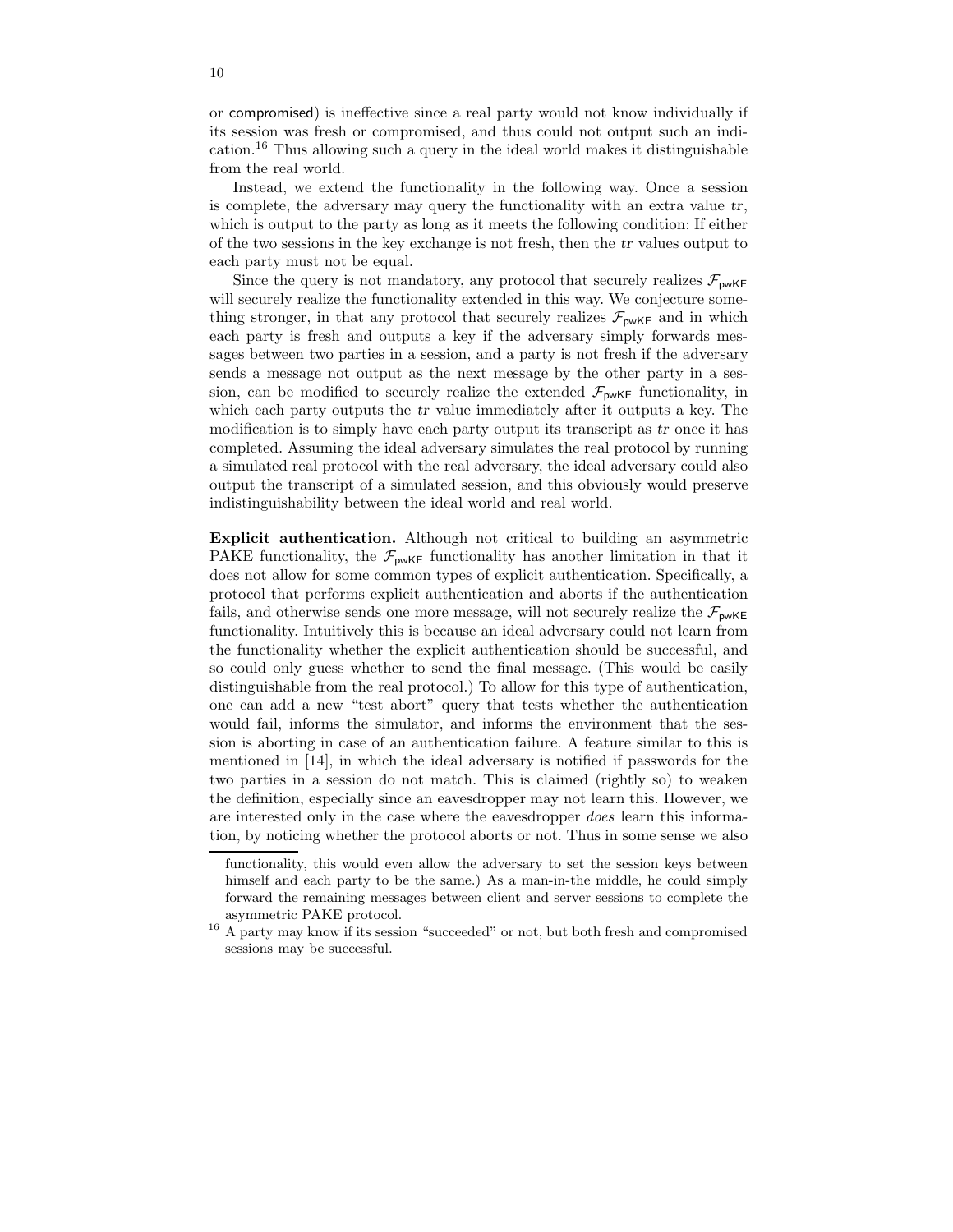"weaken" the definition of PAKE, but in a way that makes sense and allows some natural PAKE protocols (secure according to, say, an indistinguishability-based definition of PAKE) to securely realize the (extended) PAKE functionality. As above, since the "test abort" query is not mandatory, any protocol that securely realizes  $\mathcal{F}_{\text{pwKE}}$  will securely realize the functionality extended in this way; i.e., this extended functionality does not imply a protocol must have explicit authentication, but only allows for it.

THE REVISED SYMMETRIC PAKE FUNCTIONALITY. Figure 3 describes our re*vised* symmetric password-based key exchange functionality called  $\mathcal{F}_{\text{rowKE}}$  that includes a transcript query as discussed above, but not a test abort query.<sup>17</sup> More specifically, the revised functionality  $\mathcal{F}_{\text{rpwKE}}$  is exactly  $\mathcal{F}_{\text{pwKE}}$  (with a minor wording change in NewKey that has no effect on the  $\mathcal{F}_{pwKE}$ , but with NewTranscript queries added. We note that it is possible to prove that a protocol securely realizing  $\mathcal{F}_{\text{rpwKE}}$  also is secure according to the definition of [3].

ASYMMETRIC PAKE FUNCTIONALITIES. Now we discuss our asymmetric PAKE functionality  $\mathcal{F}_{apwKE}$ , which is presented in Figure 4. At a high level, this functionality expands on the  $\mathcal{F}_{\text{pwKE}}$  functionality to allow a server to store password data, and then use this stored password data for authentication instead of a password received as input from the environment. This functionality also accounts for the possibility that password data may be stolen by the adversary. As discussed above, this allows the adversary to perform an offline dictionary attack.<sup>18</sup> It also allows the adversary to impersonate the server, but not the client. In more detail, the changes are as follows.

- The  $\mathcal{F}_{\mathsf{pwKE}}$  functionality was a single-session functionality. However, asymmetric PAKE requires that a password file be used across multiple sessions, so we define the  $\mathcal{F}_{\mathsf{apwKE}}$  functionality as a multiple-session functionality. Note that this cannot be accomplished simply using "composition with joint state" [15] because the functionality itself requires shared state that needs to be maintained between sessions.
- In  $\mathcal{F}_{\text{pwKE}}$ , sessions are started by sending NewSession queries to two parties, including a password in each query. In  $\mathcal{F}_{\mathsf{apwKE}}$ , these queries are replaced with CltSession and SvrSession queries. The CltSession queries include a password, but the SvrSession queries do not. The server password is taken from the password file, which is placed on the server using a StorePWfile query that includes the password. Note that if the server is corrupted when it receives this query, then the adversary learns the password. However, a trusted initial

<sup>&</sup>lt;sup>17</sup> The test abort query is omitted since it is not integral to our result. A test abort query is included in our asymmetric PAKE functionality because it is necessary there to handle explicit aborting in our  $\Omega$ -protocol. However, the transcript query is omitted there because it is not integral to our result.

 $^{18}$  Note that because this functionality accounts for each offline password guess individually, it seems to require the random oracle model (or some similar idealized model) to be securely realized.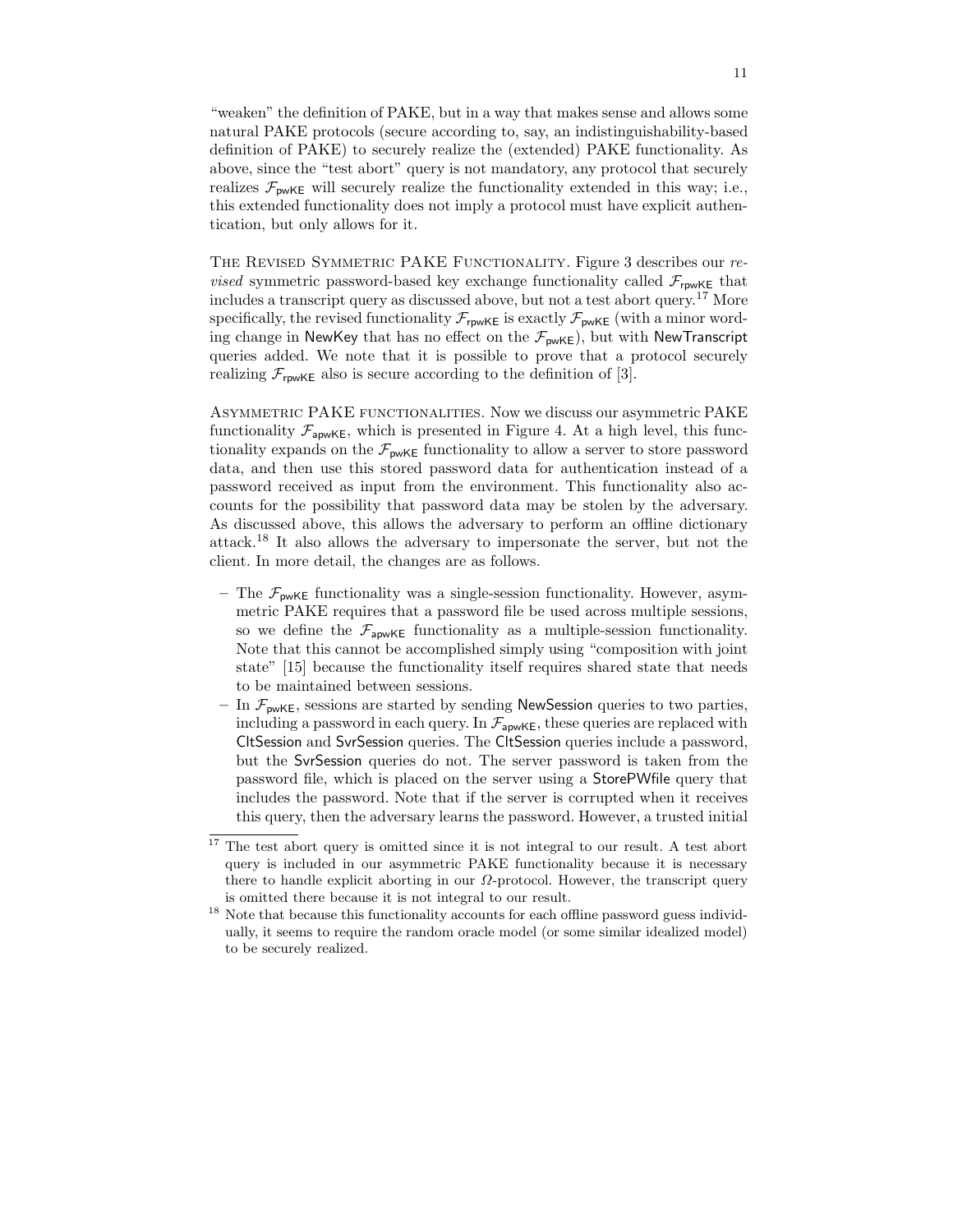#### Functionality  $\mathcal{F}_{\text{rpwKE}}$

The functionality  $\mathcal{F}_{\text{rpwKE}}$  is parameterized by a security parameter  $\kappa$ . It interacts with an adversary  $S$  and a set of parties via the following queries:

- Upon receiving a query (NewSession,  $sid, P_i, P_j, \pi,$  role) from party  $P_i$ : Send (NewSession, sid,  $P_i$ ,  $P_j$ , role) to S. In addition, if this is the first NewSession query, or if this is the second NewSession query and there is a record  $(P_j, P_i, \pi^{\prime})$ , then record  $(P_i, P_j, \pi)$  and mark this record fresh.
- Upon receiving a query (TestPwd,  $sid, P_i, \pi'$ ) from the adversary S: If there is a record of the form  $(P_i, P_j, \pi)$  which is fresh, then do: If  $\pi = \pi'$ , mark the record compromised and reply to S with "correct guess". If  $\pi \neq \pi'$ , mark the record interrupted and reply with "wrong guess".
- Upon receiving a query (NewKey, sid,  $P_i, k$ ) from S, where  $|k| = \kappa$ : If there is a record of the form  $(P_i, P_j, \pi)$  that is not marked completed, then:
	- If this record is compromised, or either  $P_i$  or  $P_j$  is corrupted, then output  $(sid, k)$  to player  $P_i$ .
	- If this record is fresh, and there is a record  $(P_j, P_i, \pi')$  with  $\pi' = \pi$ , and a key k' was sent to  $P_j$ , and  $(P_j, P_i, \pi)$  was fresh at the time, then output  $(\dot{sid}, k')$  to  $P_i$ .
	- In any other case, pick a new random key  $sk'$  of length  $\kappa$  and send  $(sid, k')$  to  $P_i$ .

Either way, mark the record  $(P_i, P_j, \pi)$  as completed.

Upon receiving a query (NewTranscript,  $sid, P_i, tr)$  from  $S$ :

- If there is a record of the form  $(P_i, P_j, \pi)$  that is marked completed, then: • If (1) there is a record  $(P_j, P_i, \pi')$  for which tuple (transcript, sid, tr'') was sent to  $P_j$ , (2) either  $(P_i, P_j, \pi)$  or  $(P_j, P_i, \pi')$  was ever compromised or interrupted, and (3)  $tr = tr''$ , ignore the query.
- In any other case, send (transcript, sid, tr) to  $P_i$ .



setup between the client and server is generally assumed, so this would not be a problem.<sup>19</sup>

– In  $\mathcal{F}_{\text{aowKE}}$ , the adversary may "steal" the server's password data using a StealPWfile query. No actual data is sent to the adversary, but after this the adversary may make queries to test passwords using OfflineTestPwd queries. These queries are "offline" as they do not correspond to any sessions.

The OfflineTestPwd queries may actually be made either before or after the StealPWfile query, but queries made before are not answered until the StealPWfile query is made. Specifically, when a StealPWfile query is made, if there was a previous OfflineTestPwd query with the correct password, that password is simply returned to A.

<sup>&</sup>lt;sup>19</sup> If one is concerned about this, then one could possibly change the StorePWfile to contain some data (perhaps a one-way function of the password), along with a way to verify passwords against this data. Our work focuses on the issue of password file compromise, so we did not explore these other issues.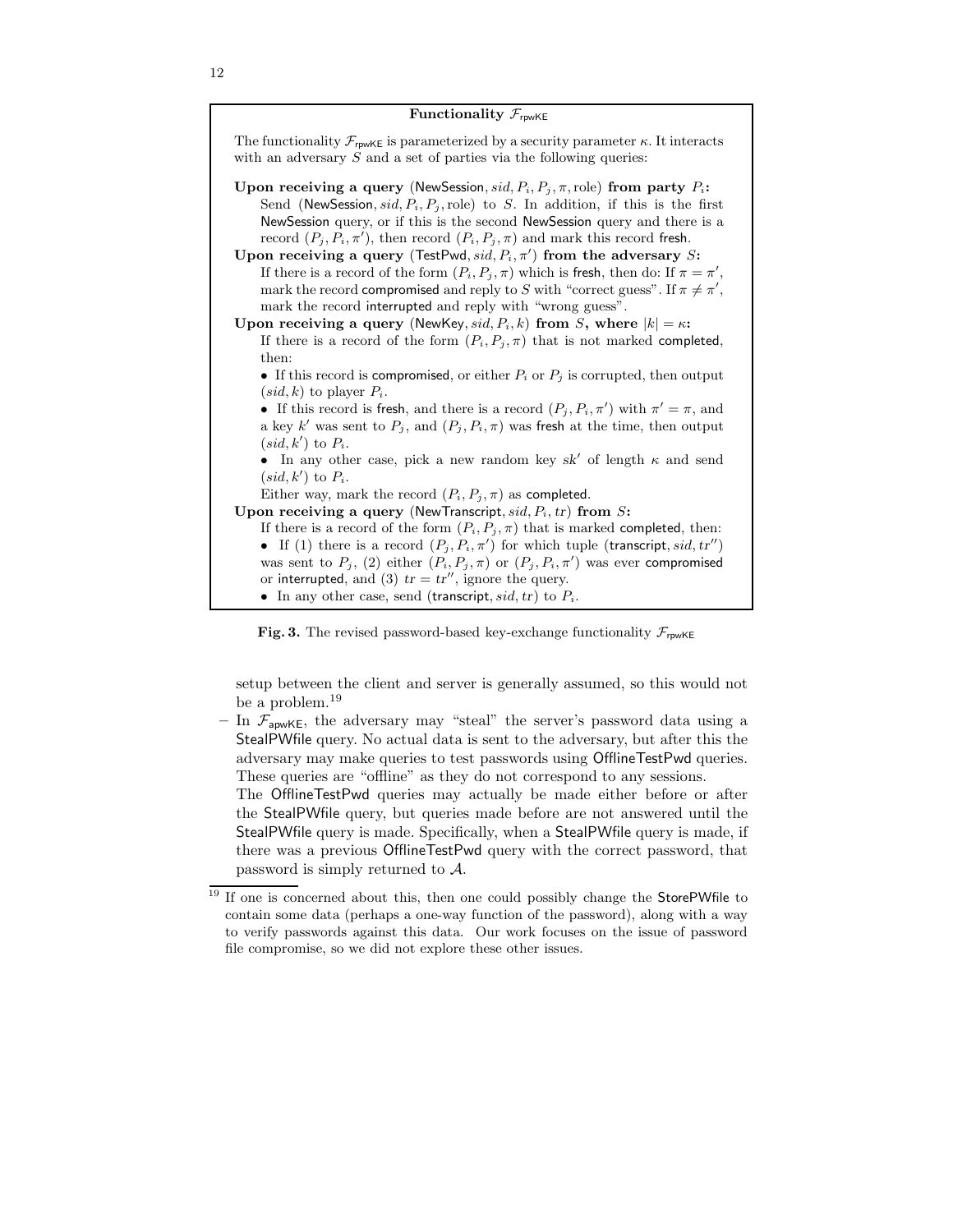We also change the UC framework slightly to allow the queries StealPWfile and OfflineTestPwd to be accounted for by the environment, similar to the way Corrupt queries are accounted for.<sup>20</sup> Specifically, a StealPWfile query by the adversary is not allowed until the environment sends a StealPWfile message to the adversary, $^{21}$  and similarly, each OfflineTestPwd query by the adversary is not allowed until the environment sends an OfflineTestPwd message to the adversary. It is easy to see that the composition theorem holds despite these changes.<sup>22</sup>

- In  $\mathcal{F}_{\text{apwKE}}$ , in addition to TestPwd queries, an adversary can also make an Impersonate query to compromise a client session without supplying a password. This will succeed if there has already been a StealPWfile query.
- We add the TestAbort query to  $\mathcal{F}_{a}$ <sub>pwKE</sub>. The main reason is that our asymmetric PAKE protocol specifies some verifications, where an instance will abort if a verification fails. As discussed above, the  $\mathcal{F}_{\text{pwKE}}$  would need an extension to handle this type of protocol.
- In contrast to  $\mathcal{F}_{\mathsf{rpwKE}}$ , we did not include a transcript query in  $\mathcal{F}_{\mathsf{apwKE}}$  primarily because our proofs did not need it. The query could be added, and our asymmetric PAKE protocol could be modified to output a transcript.

Finally, in  $\mathcal{F}_{\mathsf{apwKE}}$ , we assume that a given sid is unique to a given client/server pair for which the server stores a password. We also assume that a given (sid, ssid) pair is unique to a given session between the client and server corresponding to sid. These assumptions are valid in the UC framework, as discussed in [11].

# 5 The  $\Omega$  protocol and its Security

We present the  $\Omega$ -protocol in the UC framework in Figure 6. It uses the revised password-based key exchange functionality  $\mathcal{F}_{\text{rpwKE}}$  defined in Figure 3 and the random oracle functionality  $\mathcal{F}_{\text{RO}}$  defined in Figure 5.<sup>23</sup> The random oracle functionality is parameterized by an output length  $\ell$ , and for simplicity, this argument is implicit (albeit different depending on how the random oracle is being used). In particular if the arguments are  $\langle sid, 1\rangle, \langle sid, 3\rangle, \langle sid, ssid, 2\rangle$ , then the output length  $\ell = \kappa$ . If the arguments are  $\langle sid, 2 \rangle$ , then  $\ell = |sk|$ . Finally, if the arguments are  $\langle sid, ssid, 1 \rangle$ , then  $\ell = |c|$  (i.e., the size of the ciphertext being encrypted).

When applying the  $\Omega$ -method in the UC framework to obtain the protocol  $\Omega$ , there were some issues that needed to be addressed.

 $20$  In fact, we could define these queries as Corrupt queries with certain parameters, which are handled by the functionality in certain specific ways, but we felt it was more clear to make them separate queries.

<sup>&</sup>lt;sup>21</sup> Technically, this is enforced by the "control function" (see [11]).

 $22$  This is assuming that these messages are based on sid values, and the sid values used in the original and emulating protocol somehow correspond. This is the case, but we need to define it explicitly.

<sup>&</sup>lt;sup>23</sup> Note in particular that  $\mathcal{F}_{\text{rpwKE}}$  has no access to  $\mathcal{F}_{\text{RO}}$ , and thus a protocol securely realizing  $\mathcal{F}_{\mathsf{rpwKE}}$  should have no access to  $\mathcal{F}_{\mathsf{RO}}$ .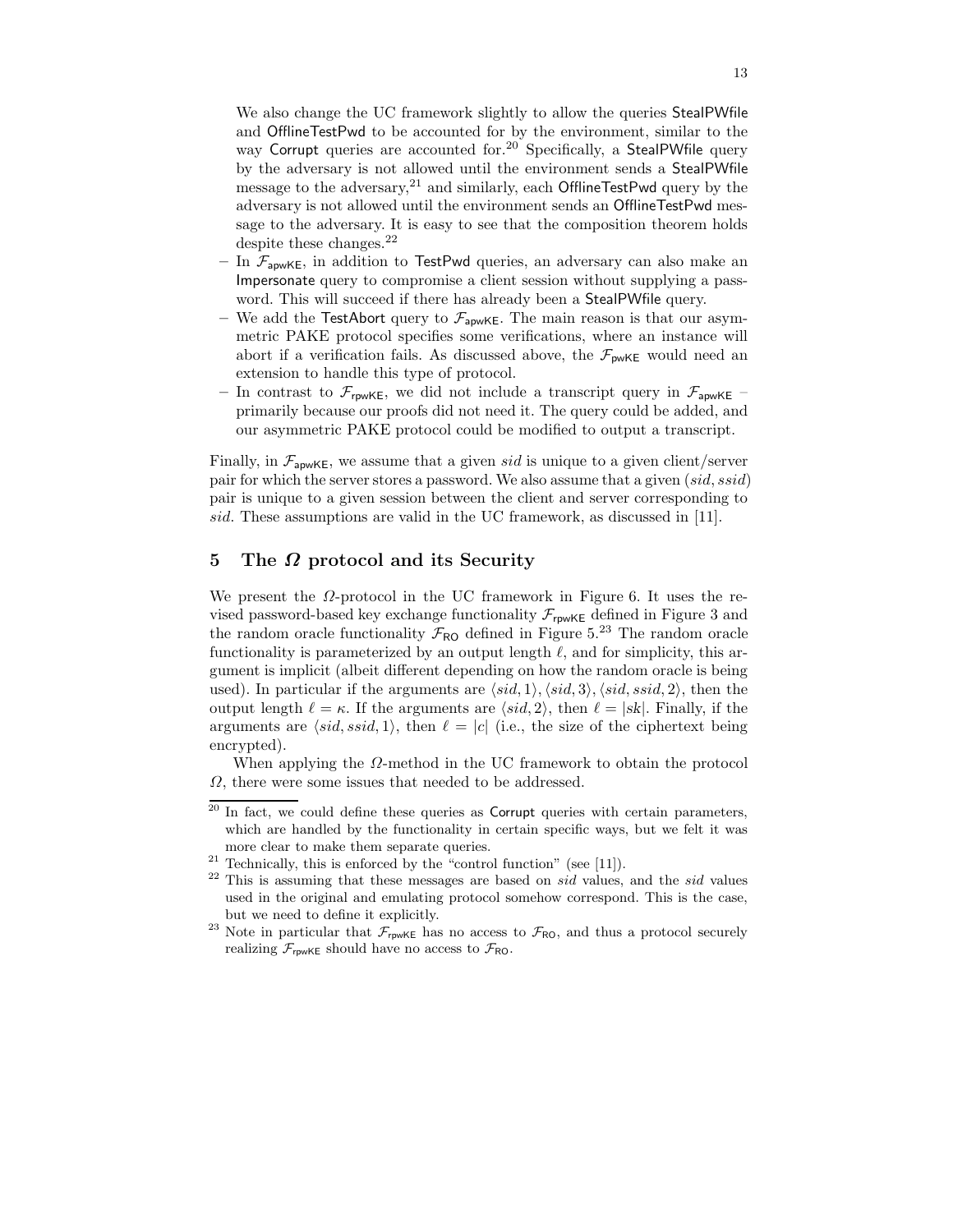# Functionality  $\mathcal{F}_{\mathsf{apwKE}}$

| The functionality $\mathcal{F}_{\text{apwKE}}$ is parameterized by a security parameter $\kappa$ . It interacts<br>with an adversary $S$ and a set of parties via the following queries:                                                                                                                                                                                                                                                                                                                                                                                                                                                                                                                                                                                                                                                                                                                                                                                                                                                                                                                                                                                                                                                   |
|--------------------------------------------------------------------------------------------------------------------------------------------------------------------------------------------------------------------------------------------------------------------------------------------------------------------------------------------------------------------------------------------------------------------------------------------------------------------------------------------------------------------------------------------------------------------------------------------------------------------------------------------------------------------------------------------------------------------------------------------------------------------------------------------------------------------------------------------------------------------------------------------------------------------------------------------------------------------------------------------------------------------------------------------------------------------------------------------------------------------------------------------------------------------------------------------------------------------------------------------|
| Password storage and authentication sessions<br>Upon receiving a query (StorePWfile, sid, $P_i$ , $\pi$ ) from party $P_i$ :<br>If this is the first StorePWfile query, store password data record (file, $P_i$ , $P_j$ , $\pi$ ) and<br>mark it uncompromised.<br>Upon receiving a query (CltSession, sid, ssid, $P_j$ , $\pi$ ) from party $P_i$ :<br>Send (CltSession, sid, ssid, $P_i$ , $P_j$ ) to S, and if this is the first CltSession query for<br>ssid, store session record (ssid, $P_i$ , $P_j$ , $\pi$ ) and mark it fresh.<br>Upon receiving a query (SvrSession, sid, ssid) from party $P_i$ :<br>a password data record (file, $P_i$ , $P_j$ , $\pi$ ),<br>there<br>then<br>Ιf<br>is<br>send<br>(SvrSession, sid, ssid, $P_i$ , $P_j$ ) to S, and if this is the first SvrSession query<br>for ssid, store session record (ssid, $P_i$ , $P_i$ , $\pi$ ), and mark it fresh.                                                                                                                                                                                                                                                                                                                                               |
| Stealing password data<br>Upon receiving a query (StealPWfile, $sid$ ) from adversary $S$ :<br>If there is no password data record, reply to $S$ with "no password file". Otherwise,<br>do the following. If the password data record (file, $P_i$ , $P_j$ , $\pi$ ) is marked uncompro-<br>mised, mark it as compromised. If there is a tuple (offline, $\pi'$ ) stored with $\pi = \pi'$ ,<br>send $\pi$ to S, otherwise reply to S with "password file stolen".<br>Upon receiving a query (OfflineTestPwd, $sid, \pi'$ ) from adversary S: If there is<br>no password data record, or if there is a password data record (file, $P_i$ , $P_j$ , $\pi$ )<br>that is marked uncompromised, then store (offline, $\pi'$ ). Otherwise, do: If $\pi = \pi'$ ,<br>reply to S with "correct guess". If $\pi \neq \pi'$ , reply with "wrong guess".                                                                                                                                                                                                                                                                                                                                                                                             |
| Active session attacks<br>Upon receiving a query (TestPwd, sid, ssid, $P, \pi'$ ) from adversary S:<br>If there is a session record of the form $(ssid, P, P', \pi)$ which is fresh, then do:<br>If $\pi = \pi'$ , mark the record compromised and reply to S with "correct guess".<br>Otherwise, mark the record interrupted and reply with "wrong guess".<br>Upon receiving a query (Impersonate, $sid$ , $ssid$ ) from adversary $S$ :<br>If there is a session record of the form $(ssid, P_i, P_j, \pi)$ which is fresh, then do: If<br>there is a password data record (file, $P_i$ , $P_j$ , $\pi$ ) that is marked compromised, mark<br>the session record compromised and reply to $S$ with "correct guess", else mark the<br>session record interrupted and reply with "wrong guess".                                                                                                                                                                                                                                                                                                                                                                                                                                            |
| Key Generation and Authentication<br>Upon receiving a query (NewKey, sid, ssid, P, k) from S, where $ k  = \kappa$ :<br>If there is a record of the form $(ssid, P, P', \pi)$ that is not marked completed, then:<br>• If this record is compromised, or either $P$ or $P'$ is corrupted, then output<br>$(sid, ssid, k)$ to P.<br>• If this record is fresh, there is a session record $(ssid, P', P, \pi'), \pi' = \pi$ , a key<br>k' was sent to P', and $(ssid, P', P, \pi)$ was fresh at the time, then let $k'' = k'$ , else<br>pick a random key $k''$ of length $\kappa$ . Output (sid, ssid, k'') to P.<br>• In any other case, pick a random key k'' of length $\kappa$ and output (sid, ssid, k'')<br>to P.<br>Finally, mark the record $(ssid, P, P', \pi)$ as completed.<br>Upon receiving a query (TestAbort, $sid, ssid, P$ ) from $S$ :<br>If there is a record of the form $(ssid, P, P', \pi)$ that is not marked completed, then:<br>• If this record is fresh, there is a record (ssid, P', P, $\pi'$ ), and $\pi' = \pi$ , let $b' =$ succ.<br>• In any other case, let $b' = \text{fail.}$<br>Send b' to S. If $b' = \text{fail}$ , send (abort, sid, ssid) to P, and mark record<br>$(ssid, P, P', \pi)$ completed. |

 $\mathbf{Fig. 4.}$  The Asymmetric PAKE functionality  $\mathcal{F}_{\mathsf{apwKE}}$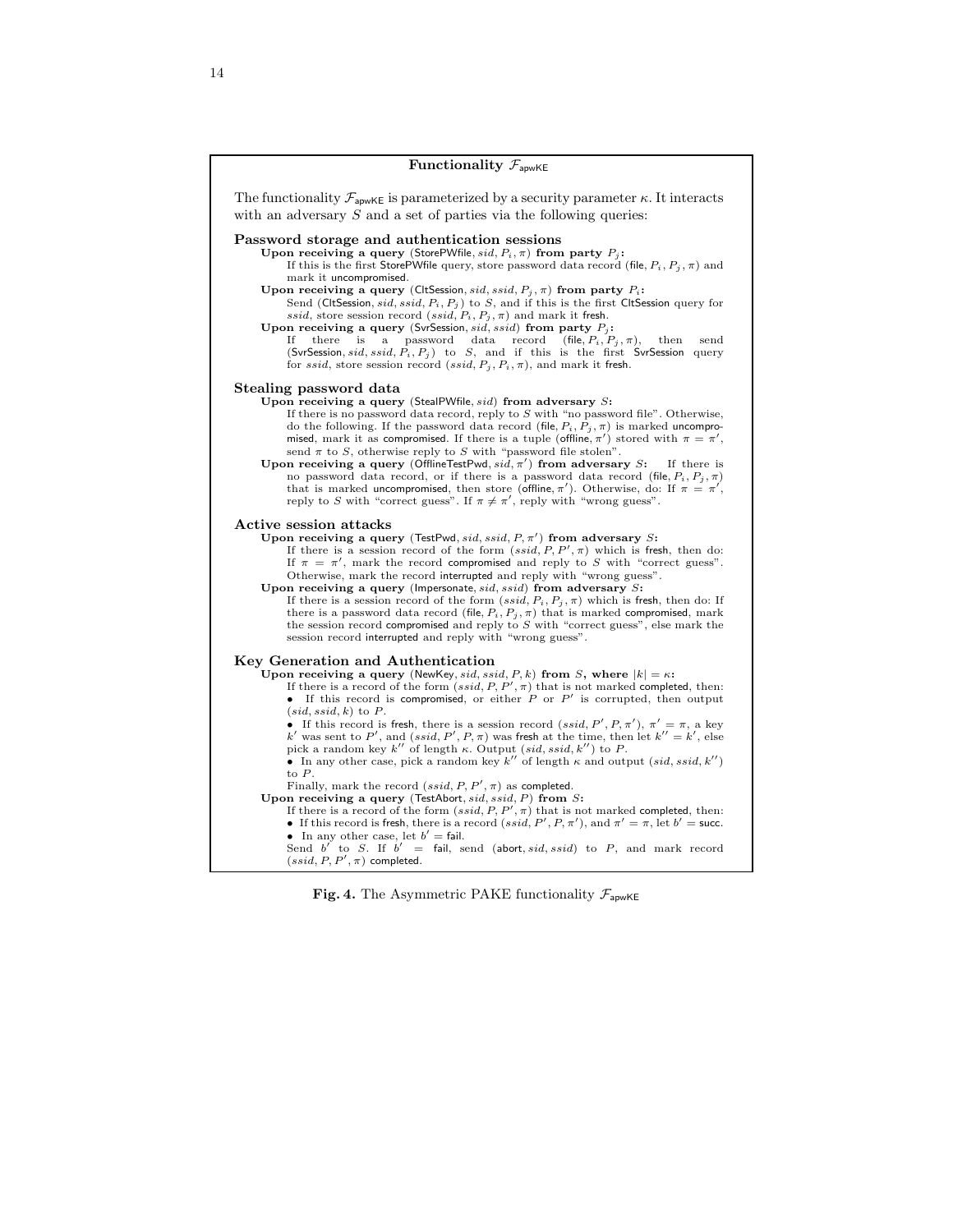#### Functionality  $\mathcal{F}_{RO}$

The functionality  $\mathcal{F}_{RO}$  is parameterized by an (implicit) output length  $\ell$ .

Upon receiving query (Hash, sid, msg) from any party  $P$  or adversary  $S$ : If a tuple  $(msg, r)$  is stored, return r; else, generate  $r \stackrel{R}{\leftarrow} \{0,1\}^{\ell}$ . Record  $(msg, r)$  and return r.

Fig. 5. The random oracle functionality  $\mathcal{F}_{\text{RO}}$ 

- In the  $\Omega$ -protocol, one must use (sid, ssid, tr) in place of the transcript of the symmetric PAKE protocol. This pair (sid, ssid) is unique to a given pair of client/server instances, and these two instances only generate the same tr if they are fresh and use the same password. This is exactly what is needed in the proof of security, in particular, to ensure that a signature produced by a client cannot be used to impersonate a client in another session.
- We had wanted to use an ideal signature functionality instead of an explicit signature scheme. However, this does not seem possible, since the  $\Omega$ -protocol explicitly encrypts and hashes the signing key, but the ideal signature functionality doesn't have any notion of a secret key.
- Similarly, it does not seem possible to use an ideal secure channel functionality in place of the symmetric encryptions, because keys are generated using a hash function. The ideal secure channel functionality does not have any notion of a secret key.

The following theorem characterizes the security of the  $\Omega$  protocol and is proven in the full version of this paper.

**Theorem 1.** Assume that  $S$  is an existentially unforgeable signature scheme. Then protocol  $\Omega$  of Figure 6 securely realizes the  $\mathcal{F}_{\text{apwKE}}$  functionality in the  $\mathcal{F}_{\text{rpwKE}}, \mathcal{F}_{\text{RO}}$ -hybrid model, in the presence of static-corruption adversaries.

## References

- 1. M. Abdalla and D. Pointcheval. Simple Password-Based Encrypted Key Exchange Protocols. In RSA Conference, Cryptographer's Track, pp. 191–208, 2005
- 2. B. Barak, Y. Lindell, and T. Rabin. Protocol initialization for the framework of universal composability. In *Cryptology ePrint Archive*, Report 2004/006, http://eprint.iacr.org/, 2004.
- 3. M. Bellare, D. Pointcheval, and P. Rogaway. Authenticated key exchange secure against dictionary attacks. In EUROCRYPT, pp. 139–155, 2000.
- 4. M. Bellare and P. Rogaway. Random oracles are practical: A paradigm for designing efficient protocols. In 1st ACM Conference on Computer and Communications Security, pages 62–73, 1993.
- 5. M. Bellare and P. Rogaway. Entity authentication and key distribution. In CRYPTO, pp. 232–249, 1993.
- 6. M. Bellare, A. Boldyreva and A. Palacio. An Uninstantiable Random-Oracle-Model Scheme for a Hybrid-Encryption Problem. In EUROCRYPT, pp. 171–188, 2004.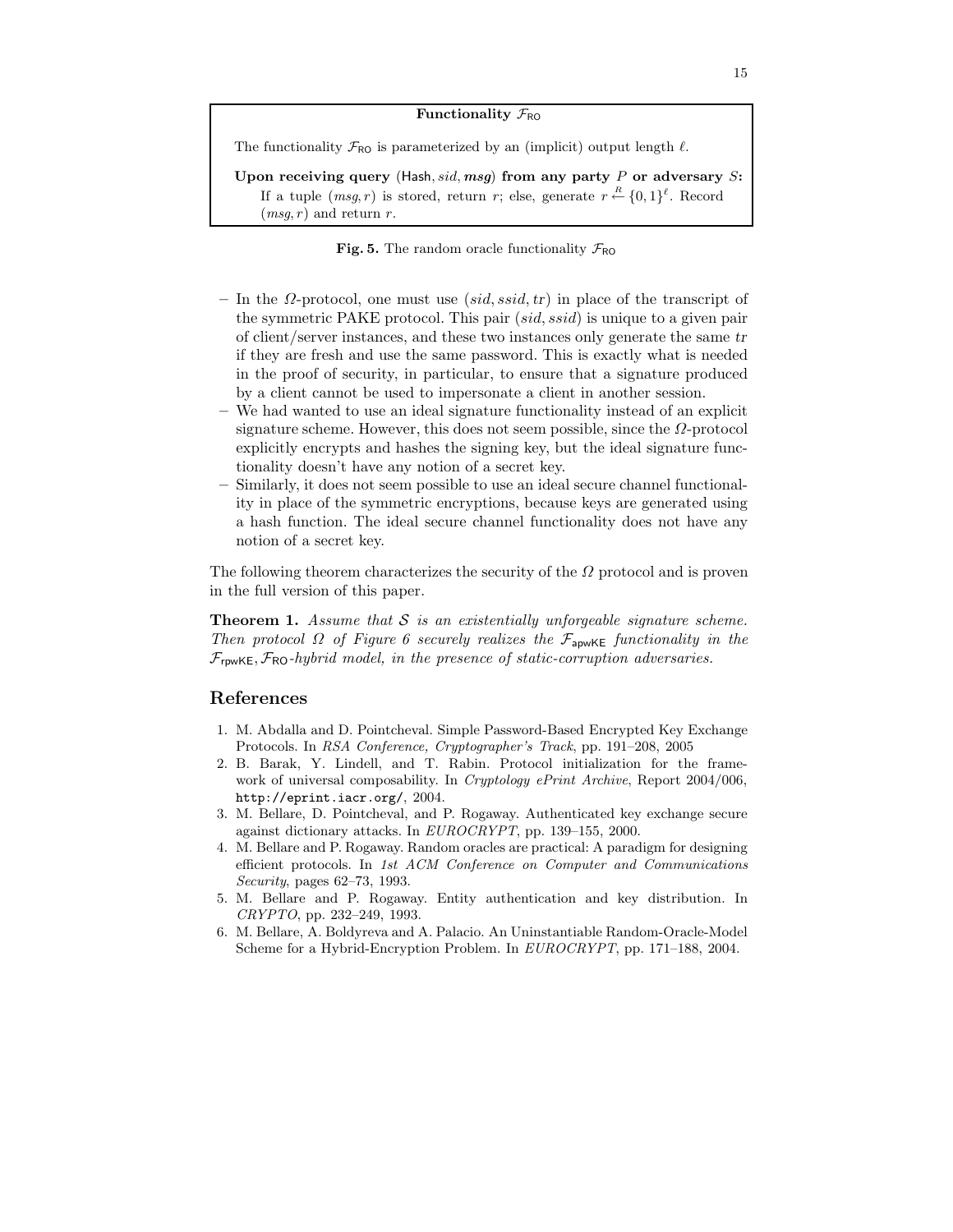#### UC Asymmetric PAKE Protocol Ω

**Setup:** This protocol uses a random oracle functionality  $\mathcal{F}_{\text{RO}}$  and a revised PAKE functionality  $\mathcal{F}_{\text{rowKE}}$ , as well as an existentially unforgeable signature scheme  $S = (Gen, Sig, Verify).$ 

**Password Storage:** When  $P_j$  is activated using StorePWfile(sid,  $P_i$ , w) for the first time, he does the following. He first sends (Hash,  $\langle sid, d \rangle$ , w) to the  $\mathcal{F}_{RO}$ functionality for  $d \in \{1,2\}$ , and receives responses r and  $k_w$ . He generates a signature key pair  $(sk, pk) \leftarrow$  Gen(1<sup> $\kappa$ </sup>). Next he sends (Hash,  $\langle sid, 3 \rangle$ , sk) to the  $\mathcal{F}_{\text{RO}}$  functionality and receives response  $h_{sk}$ . He computes  $c = (k_w \oplus sk, h_{sk})$ and sets file[sid] =  $(r, c, pk)$ .

### Protocol Steps:

- 1. When  $P_i$  receives input (SvrSession, sid, ssid,  $P_i$ ), he obtains r from the tuple stored in file[ $sid$ ] (aborting if this value is not properly defined), sends (NewSession,  $\langle sid, ssid \rangle, P_j, P_i, r$ , server) to the  $\mathcal{F}_{\text{rpwKE}}$  functionality, and awaits a response.
- 2. When  $P_i$  receives input (CltSession, sid, ssid,  $P_j$ , w), he sends  $(Hash, \langle sid, 1\rangle, w)$  to the functionality  $\mathcal{F}_{RO}$  and obtains the response r. He then sends (NewSession,  $\langle sid, sid \rangle, P_i, P_j, r$ , client) to the  $\mathcal{F}_{\text{rpwKE}}$ functionality and awaits a response.
- 3. When  $P_j$  (who is a server and is awaiting a response from  $\mathcal{F}_{\text{rpwKE}}$ ) receives responses  $(\langle sid, said \rangle, k)$  and (transcript,  $\langle sid, said \rangle, tr)$ , he does the following. First he sends (Hash,  $\langle sid, ssid, d \rangle, k$ ) for  $d \in \{1, 2\}$  to receive responses  $k'$  and  $k''$  respectively. Then he retrieves c from the tuple file[sid]. He encrypts  $c' = k' \oplus c$  and sends the message (flow-zero, sid, ssid, c') to  $P_i$ .
- 4. When  $P_i$  (who is a client and is also awaiting a response from  $\mathcal{F}_{\text{rpwKE}}$ ) receives responses  $(\langle sid, ssid \rangle, k)$  and (transcript,  $\langle sid, ssid \rangle, tr)$ , he sends (Hash,  $\langle sid, sid, d \rangle, k$ ) for  $d \in \{1, 2\}$  to the  $\mathcal{F}_{RO}$  functionality, and receives responses  $k'$  and  $k''$  respectively.
- 5. When  $P_i$  receives a message (flow-zero, sid, ssid, c') he computes the decryption  $c = k' \oplus c'$ , and parses  $c = (c_1, c_2)$ . He then sends (Hash,  $\langle sid, 2 \rangle$ , w) to the  $\mathcal{F}_{\text{RO}}$  functionality, and receives the response  $k_w$ . He computes  $sk = k_w \oplus c_1$ , sends (Hash,  $\langle sid, 3\rangle$ , sk) to  $\mathcal{F}_{RO}$ , receives response  $h_{sk}$ , and verifies that  $h_{sk} = c_2$ . If not, he outputs (abort,  $\langle sid, sid \rangle$ ) and terminates the session. Otherwise he computes  $s = \text{Sig}_{sk}(\langle sid, sid, tr \rangle)$ , sends (flow-one, sid, ssid, s) to  $P_j$ , outputs (sid, ssid, k''), and terminates the session.
- 6. When  $P_i$  receives a message (flow-one, sid, ssid, s), he checks that Verify<sub>pk</sub> ((sid, ssid, tr), s) = 1. If not, he outputs (abort,  $\langle sid, ssid \rangle$ ) and terminates the session. Otherwise, he outputs  $(sid, ssid, k'')$ , and terminates the session.

**Stealing the password file:** When  $P_j$  (who is a server) receives a message (StealPWfile,  $sid, P_i, P_i$ ), from the adversary A, if file  $sid$  is defined,  $P_i$  sends it to A.

Fig. 6. The UC Asymmetric PAKE Protocol Using the Ω-method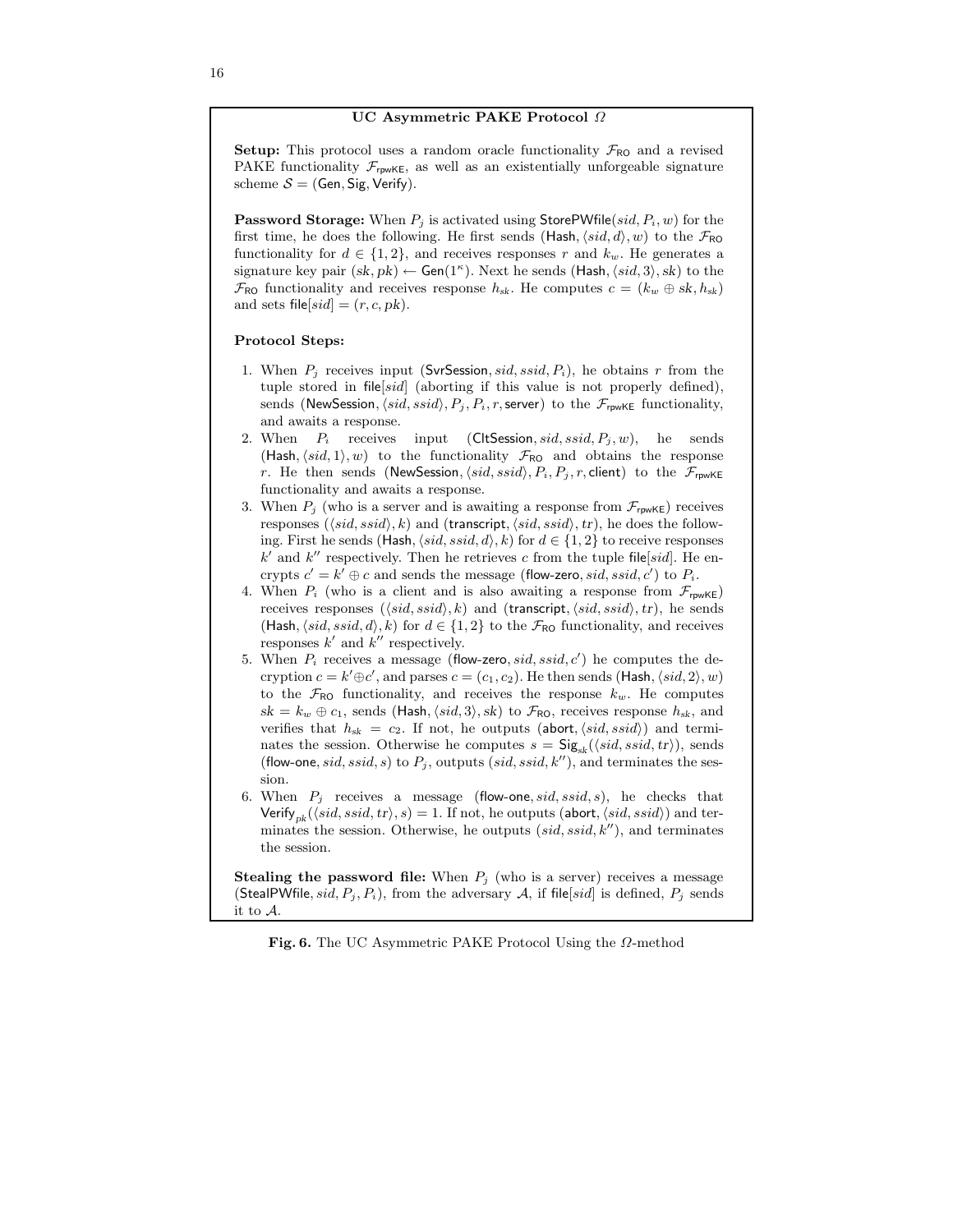- 7. S. M. Bellovin and M. Merritt. Encrypted key exchange: Password-based protocols secure against dictionary attacks. In IEEE Symp. on Research in Security and Privacy, pp. 72–84, 1992.
- 8. S. M. Bellovin and M. Merritt. Augmented encrypted key exchange: A passwordbased protocol secure against dictionary attacks and password file compromise. In 1st ACM Conf. on Computer and Communications Security, pp. 244–250, 1993.
- 9. D. Bleichenbacher. Personal communication.
- 10. V. Boyko, P. MacKenzie, and S. Patel. Provably secure password authentication and key exchange using Diffie-Hellman. In EUROCRYPT, pp. 156–171, 2000.
- 11. R. Canetti. Universally Composable Security: A New Paradigm for Cryptographic Protocols. In Cryptology ePrint Archive, Report 2000/067. http://eprint.iacr.org/, 2005.
- 12. R. Canetti, O. Goldreich, and S. Halevi. On the random-oracle methodology as applied to length-restricted signature schemes. In Theory of Cryptography Conference  $- TCC$ , pp. 40–57, 2004.
- 13. R. Canetti, O. Goldreich and S. Halevi. The random oracle methodology, revisited. J. ACM, 51(4):557–594, 2004.
- 14. R. Canetti, S. Halevi, J. Katz, Y. Lindell, and P. MacKenzie. Universallycomposable password-based key exchange. In EUROCRYPT, pp. 404–421, 2005.
- 15. R. Canetti and T. Rabin. Universal Composition with Joint State In CRYPTO, pp. 265–281, 2003.
- 16. M. Di Raimondo and R. Gennaro. Provably Secure Threshold Password Authenticated Key Exchange. In EUROCRYPT, pp. 507–523, 2003.
- 17. W. Ford and B. S. Kaliski, Jr. Server-assisted generation of a strong secret from a password. In 5th IEEE International Workshop on Enterprise Security, 2000.
- 18. R. Gennaro and Y. Lindell. A Framework for Password-Based Authenticated Key Exchange. In EUROCRYPT, pp. 524–543, 2003.
- 19. C. Gentry, P. MacKenzie, and Z. Ramzan. Password Authenticated Key Exchange Using Hidden Smooth Subgroups. In 12th ACM Conf. on Computer and Communications Security, pp. 299–309, 2005.
- 20. O. Goldreich and Y. Lindell. Session-Key Generation using Human Passwords Only. In CRYPTO, pp. 408–432, 2001.
- 21. S. Goldwasser, S. Micali, and R. L. Rivest. A digital signature scheme secure against adaptive chosen-message attacks. SIAM Journal of Computing 17(2):281– 308, April 1988.
- 22. S. Goldwasser and Y. Tauman Kalai. "On the (In)security of the Fiat-Shamir Paradigm." In 44th IEEE Symp. on Foundations of Computer Science (FOCS), pp. 102–115, 2003.
- 23. L. Gong. Optimal authentication protocols resistant to password guessing attacks. In 8th IEEE Computer Security Foundations Workshop, pp. 24–29, 1995.
- 24. L. Gong, T. M. A. Lomas, R. M. Needham, and J. H. Saltzer. Protecting poorly chosen secrets from guessing attacks. IEEE Journal on Selected Areas in Communications, 11(5):648–656, June 1993.
- 25. IEEE Standard 1363-2000, Standard specifications for public key cryptography, 2000.
- 26. D. Jablon. Strong password-only authenticated key exchange. ACM Computer Communication Review, ACM SIGCOMM, 26(5):5–20, 1996.
- 27. D. Jablon. Extended password key exchange protocols immune to dictionary attack. In WETICE'97 Workshop on Enterprise Security, 1997.
- 28. D. Jablon Password authentication using multiple servers. In Proc. RSA Conference, Cryptographer's Track, 2001.